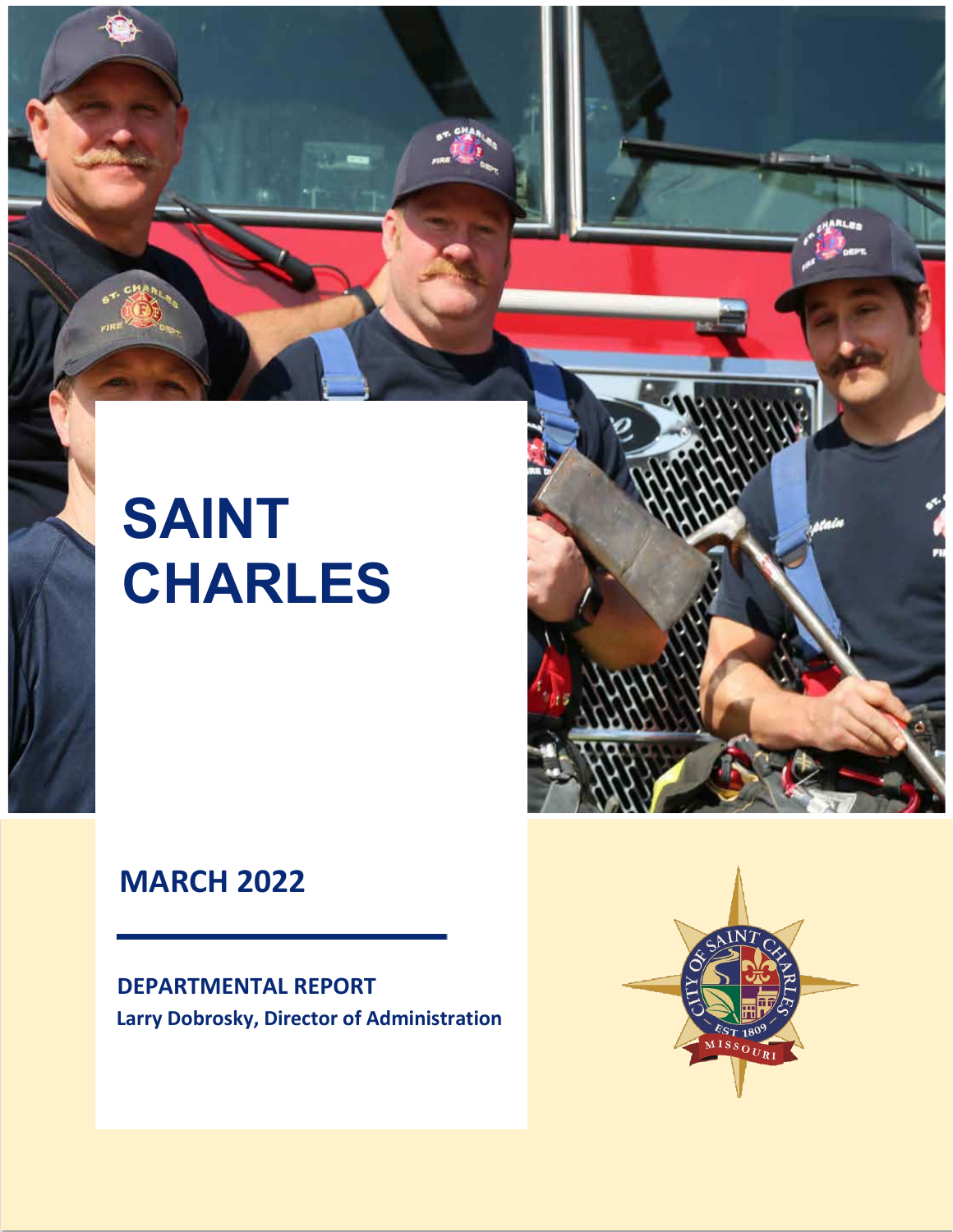# **INDEX**

## *PAGE AND RESERVE AND RESERVE AND RESERVE AND RESERVE AND RESERVE AND RESERVE*

|                                                                                                               | 3              |
|---------------------------------------------------------------------------------------------------------------|----------------|
|                                                                                                               | 5              |
|                                                                                                               | $\overline{7}$ |
|                                                                                                               | 9              |
|                                                                                                               | 13             |
|                                                                                                               | 15             |
|                                                                                                               | 17             |
|                                                                                                               | 21             |
|                                                                                                               | 22             |
|                                                                                                               | 24             |
|                                                                                                               | 26             |
| MUNICIPAL COURTS Entertainment and the court of the court of the court of the court of the court of the court | 27             |
|                                                                                                               | 28             |
|                                                                                                               | 31             |
| PUBLIC WORKS PUBLIC WORKS                                                                                     | 34             |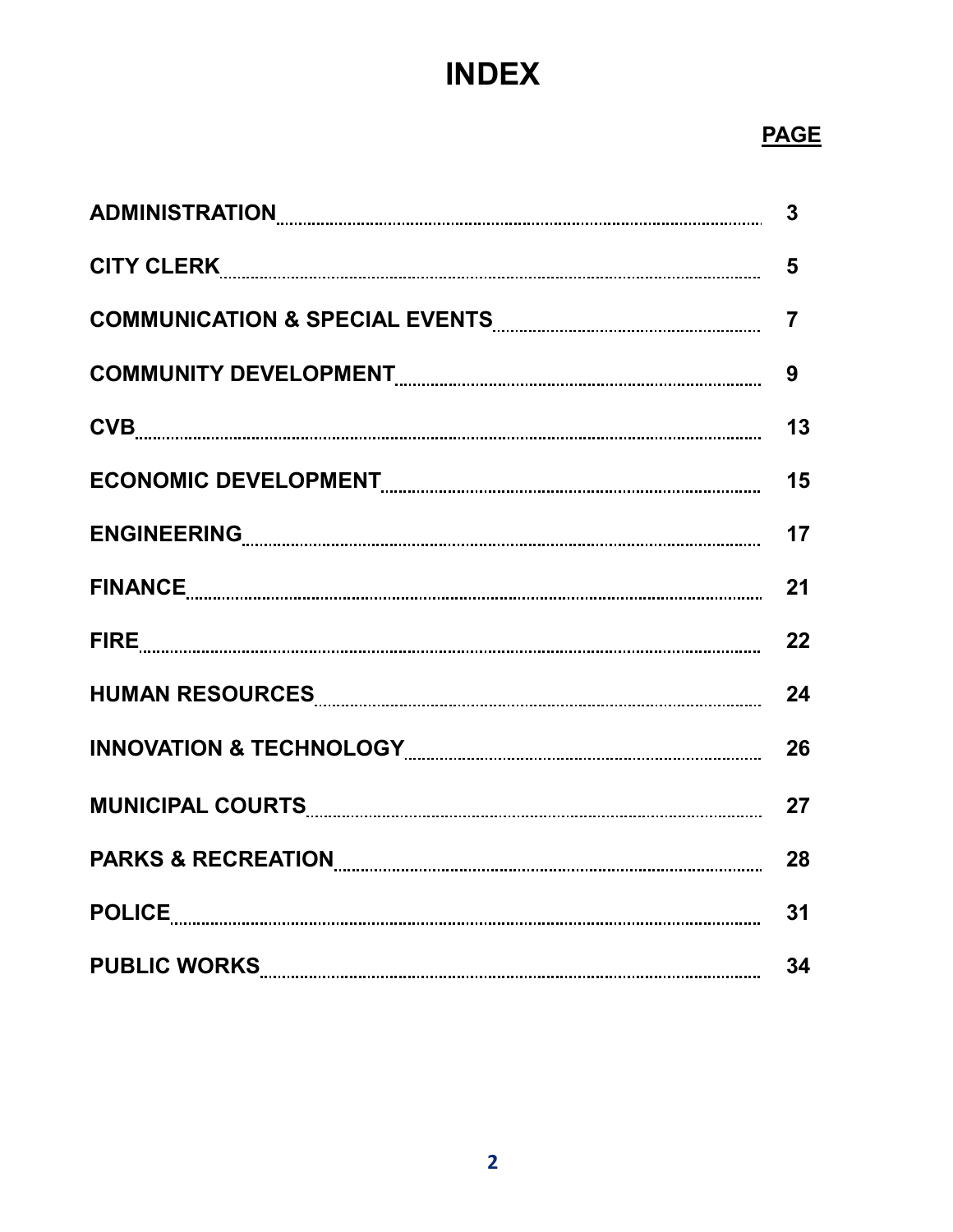# **ADMINISTRATION**

### **HIGHLIGHTS**

- Prop S/Use Tax meetings and preparation for the April ballot.
- Convention Center meetings/discussions.
- STEM Awards Breakfast 3/4/22.
- Ongoing development meetings and discussions.
- Process Improvement Evaluation Team (GE Model) Fire/EMS Department evaluation continues.
- Interviews Senior Management Assistant. Kory Goodson selected/promoted.
- Brown Bag Meeting 3/17/22 (Promotions).
- Performance Evaluations for Directors completed.

### **WORK SESSION FOLLOW-UP/UPDATES**

- Medical Marijuana Dispensaries/Ordinance Options May, 2022
- City Financial Statement Review May, 2022
- Liquor Commission Point System May, 2002
- Redistricting May/June, 2022
- Special Events Fees TBD

*NOTE: Above are new program implementation, studies on other items presented to the Council and an estimated follow-up date when staff will update Council on progress. These timeframes may change based on schedules and priorities*.

### **MANAGEMENT POLICIES**

The new management policies below are a result of the Personnel Manual revision that went into effect in March. These can be found on the Employee Portal [http://portal.stch.local/.](http://portal.stch.local/)

- Benefits for Part-Time Employees
- Compensation and Classification Plans
- Drug and Alcohol Testing
- Electronic Communications
- Employment Selection and Appointment Procedure
- Ethics
- Family Medical Leave Act (FMLA)
- Fraud
- Grievances/Complaints
- Jury Duty/Witness Duty/Voting
- Medical Examinations
- Military Leave
- Telework Policy
- Tuition Reimbursement Program
- Wellness Program
- Workplace Violence and Weapons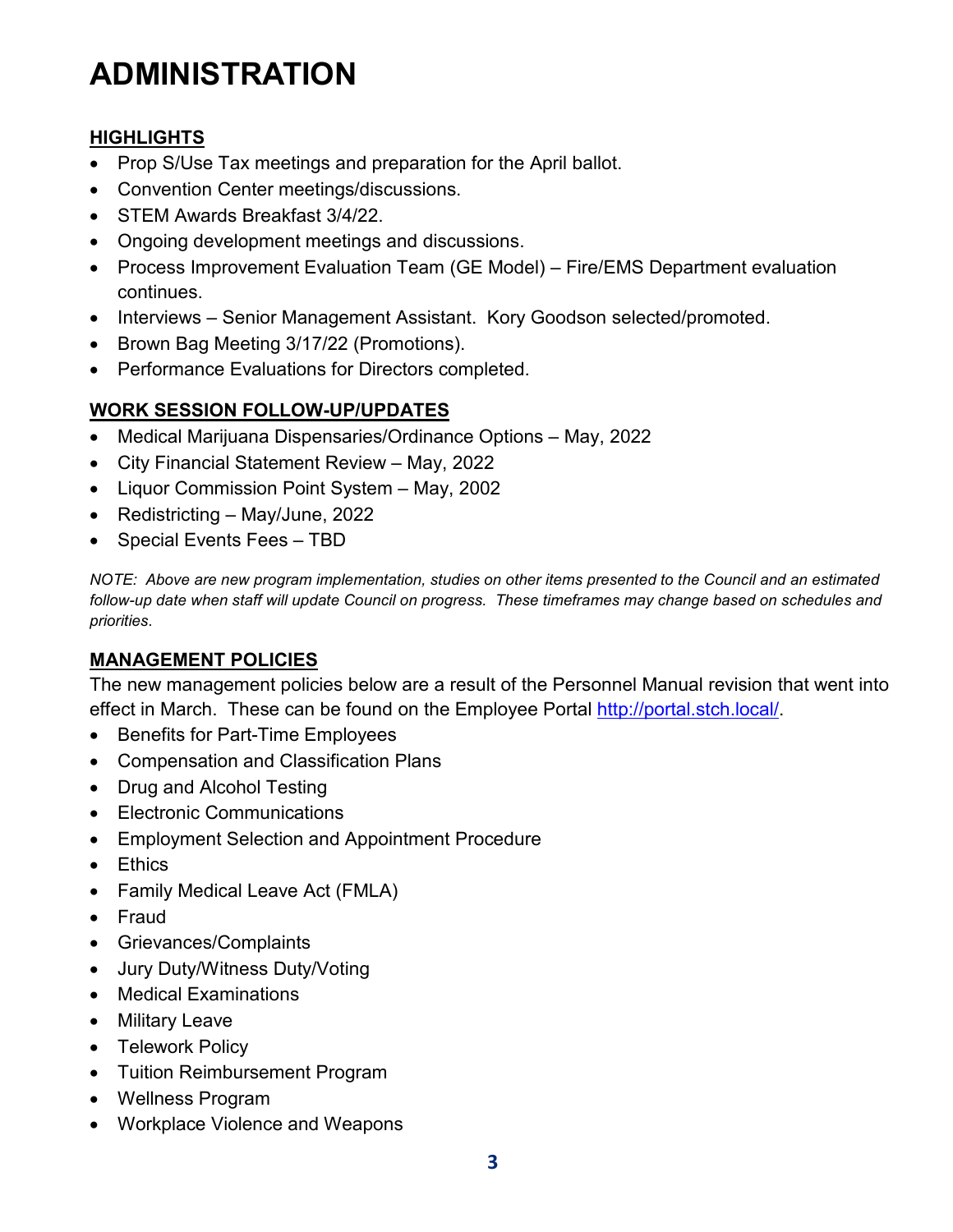# **ADMINISTRATION**

|                                | CONTRACTS RECEIVED/APPROVED (\$10,000 - \$100,000)                |                     |   |           |
|--------------------------------|-------------------------------------------------------------------|---------------------|---|-----------|
| <b>VENDOR NAME</b>             | <b>DESCRIPTION</b>                                                | <b>DEPARTMENT</b>   |   | \$ AMOUNT |
| <b>Bax Engineering Company</b> | 2022 Annual On-Call Surveying Services                            | Engineering         |   | 25,000.00 |
| Garland DBS, Inc.              | Roofing Materials - New Roof at Fire Station #1 (Prop R)          | Engineering         |   | 64,554.00 |
| <b>Bax Engineering Company</b> | Sibley Street Sidewalk Transportation Alternatives Program (TAP)  | Engineering         | ÷ | 99,730.00 |
| Layne Christensen Company      | Well Treatment and Pump Repair Project                            | <b>Public Works</b> |   | 84,300.00 |
| Gamma Tree Experts             | Brush clearing at 3400 Harry S Truman Blvd.                       | <b>Public Works</b> |   | 48,750.00 |
| Oates Associates, Inc.         | Engineering Services relative to Update Sidewalk Transition Plan  | <b>Public Works</b> |   | 30,000.00 |
| World Wide Technology, LLC     | Cisco Duo Multi-Factor Authentication (MFA) Software Subscription | Information Tech    |   | 49,320.00 |

|                                                                | <b>CHANGE ORDERS/AMENDMENTS RECEIVED</b> |                                                            |                                                |                                                                      |                                                             |                     |  |  |  |  |  |  |  |  |  |
|----------------------------------------------------------------|------------------------------------------|------------------------------------------------------------|------------------------------------------------|----------------------------------------------------------------------|-------------------------------------------------------------|---------------------|--|--|--|--|--|--|--|--|--|
| <b>NAME OF PROJECT</b>                                         | <b>CONTRACTOR</b>                        | <b>ORIGINAL</b><br><b>AMOUNT OF</b><br><b>PROJECT (\$)</b> | <b>CHANGE</b><br><b>ORDER</b><br><b>AMOUNT</b> | <b>AGGREGATE AMOUNT</b><br>OF ALL CHANGE<br><b>ORDERS/AMENDMENTS</b> | <b>DESCRIPTION OF WHY CHANGE ORDER</b><br><b>WAS NEEDED</b> | DEPT.               |  |  |  |  |  |  |  |  |  |
| Riverpointe Development,                                       |                                          |                                                            |                                                |                                                                      |                                                             |                     |  |  |  |  |  |  |  |  |  |
| Lombard Street Extension, Duct<br>Bank and Sanitary Relocation | Gershenson Construction                  | \$3,698,016.90 (\$152,996.82)                              |                                                | \$3,626,652.62                                                       | Change order to Lombard Street Extension                    | Engineering         |  |  |  |  |  |  |  |  |  |
| PD & Courts Infrastructure                                     | Navigate Building Solutions,             |                                                            |                                                |                                                                      | <b>Additional Construction Management</b>                   |                     |  |  |  |  |  |  |  |  |  |
| Improvements                                                   | LLC                                      | 287,264.00                                                 | \$54,630.00                                    | \$341,894.00                                                         | Services relative to HVAC Upgrades                          | Engineering         |  |  |  |  |  |  |  |  |  |
| Asphalt overlay                                                | Ford Asphalt Company, Inc.               | \$1,030,000.00                                             | \$3,441.56                                     | \$1,033,441.56                                                       | Additional asphalt overlay                                  | <b>Public Works</b> |  |  |  |  |  |  |  |  |  |
| <b>Boschert Creek Bank</b>                                     |                                          |                                                            |                                                |                                                                      |                                                             |                     |  |  |  |  |  |  |  |  |  |
| Stabilization (Pine St. to                                     |                                          |                                                            |                                                |                                                                      | Modifications made to work outlined for                     |                     |  |  |  |  |  |  |  |  |  |
| Kingshighway)                                                  | Fischer Grading, LLC                     | 993.820.50                                                 | \$30,601.24                                    | \$1,024,421.74                                                       | Boschert/Crystal Springs                                    | Engineering         |  |  |  |  |  |  |  |  |  |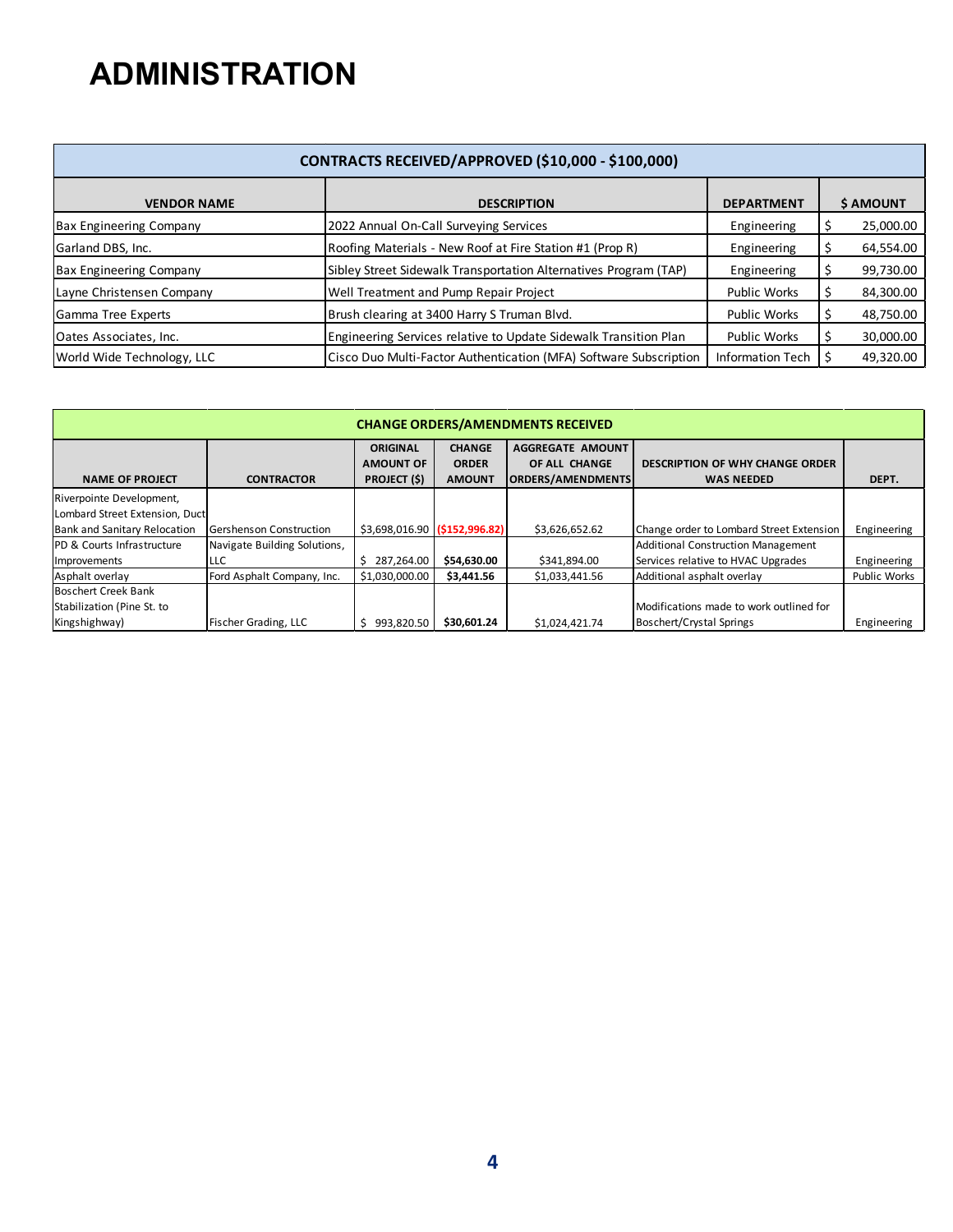# **CITY CLERK**

### **HIGHLIGHTS (Q1 2022 – January through March)**

- Preparations for the April 5, 2022 Election: The filing period for City Councilmembers, Wards 6 – 10 was January 11 – January 18, 2022 and resulted in uncontested races in Wards 8 and 9 and contested races in Wards 6, 7 and 10. Nomination Petitions were submitted to the County's Election Authority by their January 25, 2022 deadline.
- With each new year comes Personal Financial Disclosure (PFD) Reporting. The Missouri Ethics Commission requires that Public and Elected Officials, certain employees, certain Board or Commission Members and candidates for a variety of positions file a PFD Statement. This requirement includes former officials and employees who served during the previous calendar year. The annual solicitation of PFD Statements is the responsibility of this Office.
- RECORDS MANAGEMENT
	- o Applied for a State Local Records Grant
	- o Processed General Files and Contract Files from 2000 and 2001
	- o Processed Contract Files from 1970-1972
	- o Focused on Records Management Education Efforts
		- Met with and assisted Public Works and Community Development Records Custodians with various records management projects. (Public Works identified 14 boxes, five drawers and 10 years of electronic files that can be destroyed
		- Sent out monthly educational communications to our Records Custodians
		- Began preparations for Records Management Awareness Month (April)
			- Arranged for Mayoral Proclamation
			- Worked with Communications Team to develop a Social Media Campaign, Posters and Frequently Asked Questions
	- o Accepted offer to speak and represent the City at a St. Louis ARMA chapter meeting in November, and started preliminary work on this presentation
	- o Designed and implemented a new filing system for the Clerk's Office
- In February, two of our City Councilmembers attended the Missouri Municipal League's Legislative Conference in Jefferson City. The Clerk's Office takes care of all conference registrations, hotel accommodations, conference packet preparations and expense reimbursements.
- The Missouri City Clerks and Finance Officers Association (MoCCFOA) held their annual Spring Conference in March. Our Assistant City Clerk attended, and as part of this Conference, our new Deputy Clerk/Records Manager attended the Association's New Clerks Institute.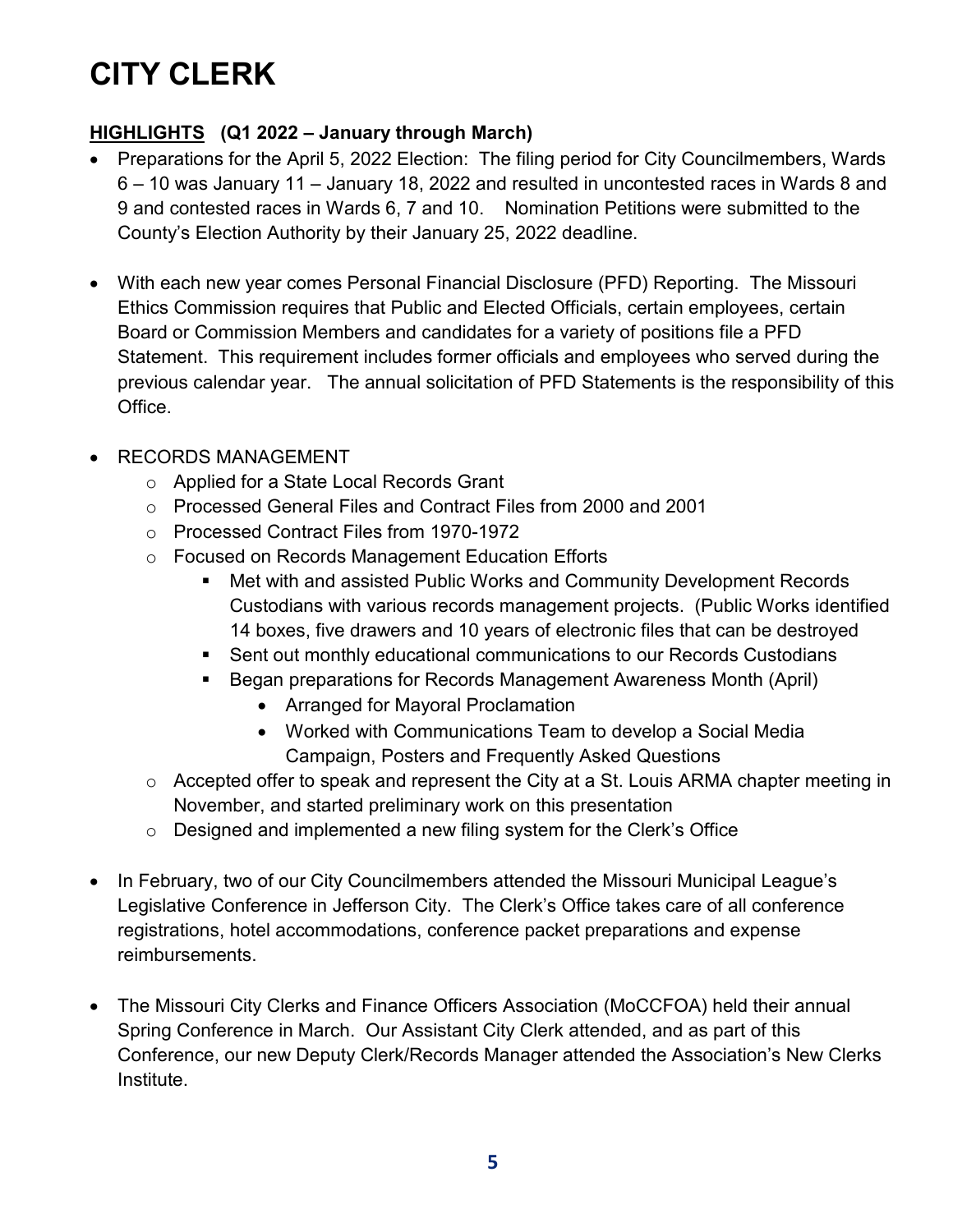# **CITY CLERK**

### **HIGHLIGHTS (Q1 2022 – January through March)**

- o Our Assistant City Clerk and our two Deputy City Clerks are active members of the MoCCFOA's Education Committee, Public Relations Committee and Hospitality Committee.
- At the February 18 NIRI Committee meeting, the City Clerk was re-elected to serve another term. Also at this meeting, the NIRI Committee reviewed 40 applications submitted by staff. Two applications were awarded and 12 applications are pending further information.
- During the first quarter, our Assistant City Clerk and Deputy City Clerk continued as members of Administration's Communication Ambassador and Employee Recognition Committees.
- During the first quarter, the City Clerk and members of her staff prepared for, scheduled, attended and compiled the required meeting minutes for a total of 11 City Council Meetings and Council Sub Committee Meetings.
- During the first quarter, the Clerk's Office processed 45 Ordinances, 13 Resolutions and 80 Contracts (not including Change Orders, Amendments or Supplemental Agreements) and numerous Easements requiring recording at the County's Recorder of Deeds.
- During the first quarter, the Clerk's Office received/processed 59 Official Records Requests (Sunshine Law Requests) from the public (individuals/businesses/law firms/other organizations) and other City Departments. This total does not include requests that are currently pending.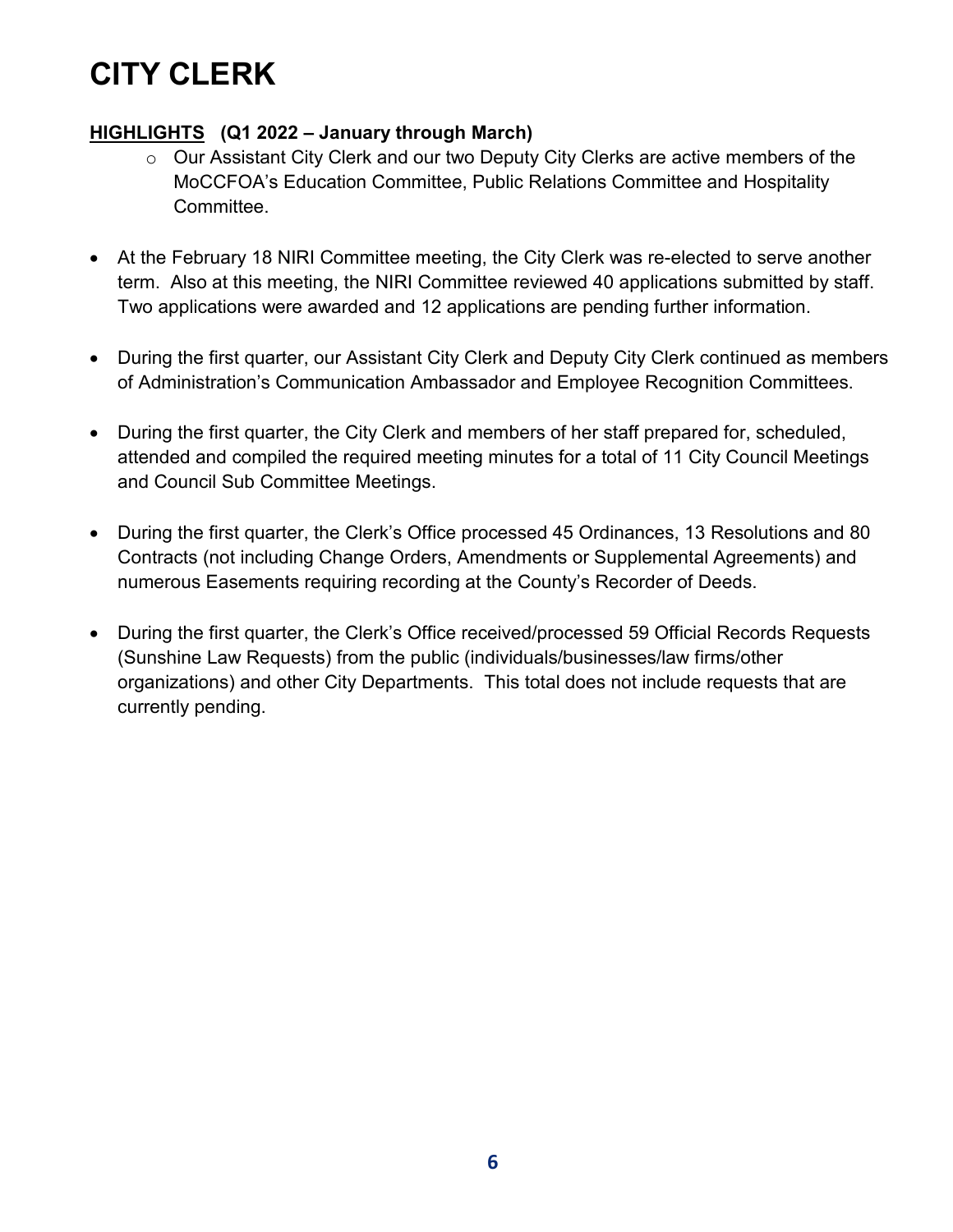# **COMMUNICATION & SPECIAL EVENTS**

- visits
- unique visitors
- min, sec average visit duration
- page views
- unique page views
- total searches on our website

NOTE: Website analytics not available for March, 2022 due to platform issues.





In March, we had **1,800 views** on our YouTube Channel.

### **Top 5 Videos:**

- STCbiz | John Dengler Tobacconist
- Prop S Overview
- Finance | Business License Renewal Permit
- Prop S What is a Use Tax?
- MCB | Green Lantern Senior Center

Blue line represents February, 2022

### **MEDIA PRODUCTIONS**

- STC Now monthly episode
- Pet of the Week with Five Acres 4 episodes
- City Meetings: City Council, Landmarks Board, Planning & Zoning, Board of Adjustment
- Prop S videos and social media and postcard graphics
- Ward 2 and Ward 3 Town Hall Meetings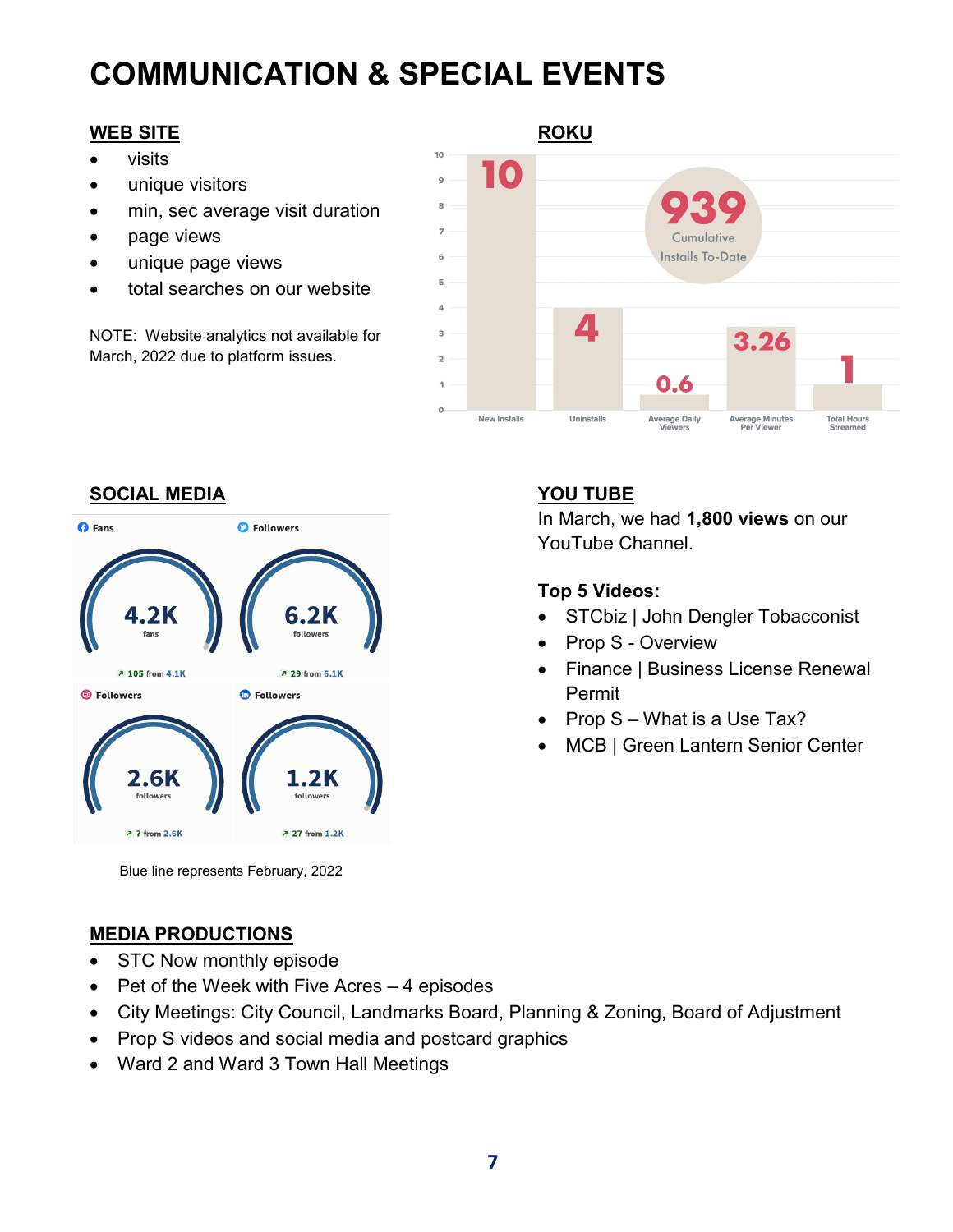# **COMMUNICATION & SPECIAL EVENTS**

### **COMMUNICATION/SPECIAL EVENTS PROJECTS**

- April newsletter went to print and was delivered to homes first week in March.
- Ward 4 City Talk postcard sent.
- Ward 2 meeting was held at the beginning of the month at the Senior Center with approximately 25 attendees.
- Ward 3 meeting was held at AMC at Streets of St. Charles with about 75 attendees.
- Held monthly Communication Ambassador meeting.
- Saint Patrick's Day Parade was a great success with 15,000 in attendance.
- Mayor's Charity Ball event: videos were completed and posted after event on social media; helped with set up and tear down of event.
- Senior Activities Fair was help on March 31. We had 42 vendors with approximately 150 people in attendance. We heard very positive feedback from both vendors and attendees.
- Event Planning took place for the following events: Senior Fashion Show, Hot Summer Nights Concert Series, Community Picnic, Regional Harley Davidson event looking to come in 2023, Pedal the Cause looking to move to Saint Charles in 2023.
- Events and Promotions Task force held monthly meeting and discussed finalizing plans for Hot Summer Nights.
- Prop S Marketing work done. Mailed two postcards, put out signs, developed social media and videos to promote, promoted through e-news and newsletter and mailed postcards from 6 councilmembers to their respective Wards.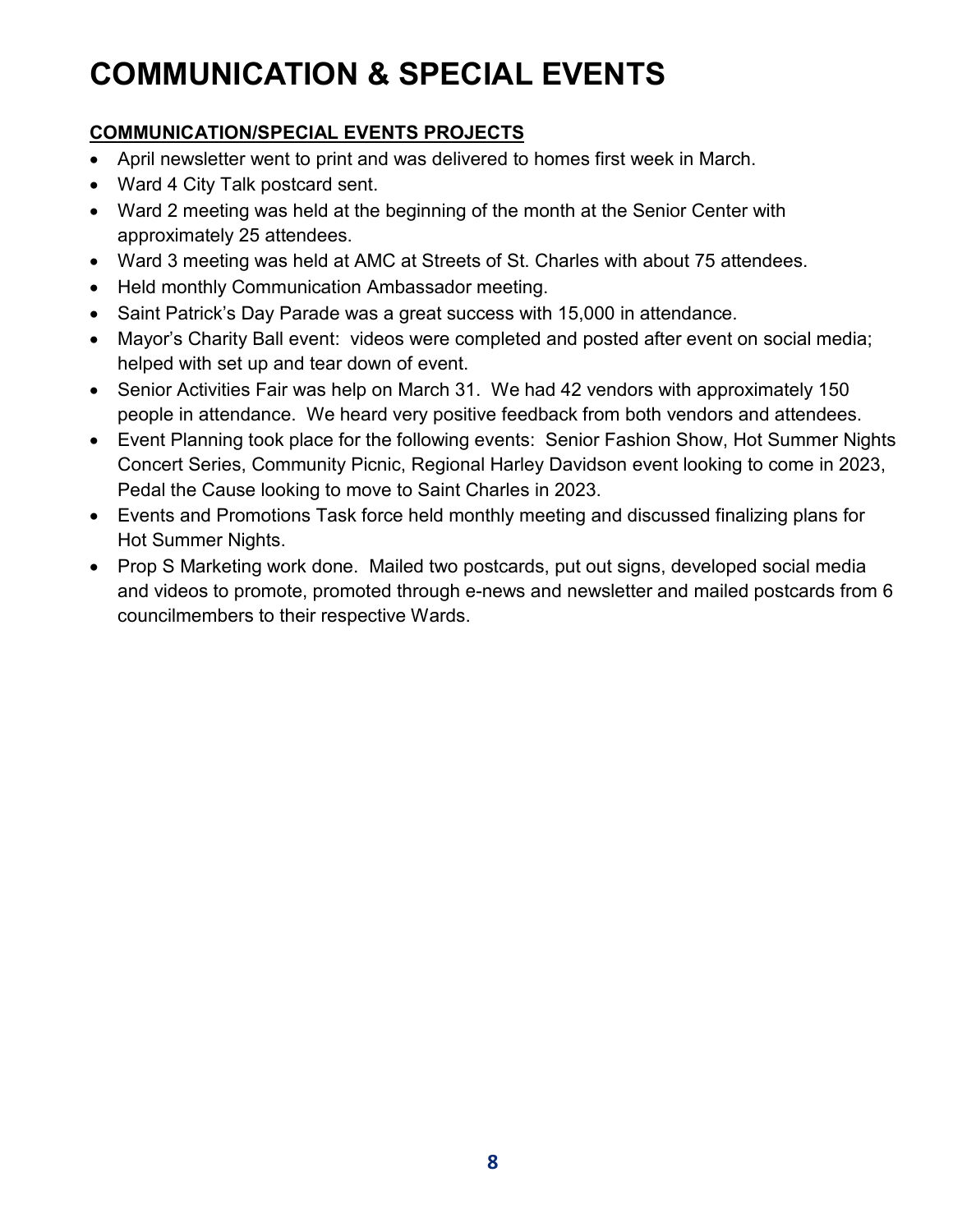### **BUILDING PERMITS**

|                                                                                                                                                 |            |                  | Number of:                     | <b>Valuation of Construction</b>                     |                                     |
|-------------------------------------------------------------------------------------------------------------------------------------------------|------------|------------------|--------------------------------|------------------------------------------------------|-------------------------------------|
| Section 1 New Residential Buildings                                                                                                             | Item No.   |                  | <b>Buildings Housing Units</b> | (Omitting Cents)                                     | <b>DESCRIPTION</b>                  |
| Single-Family Houses, Detached<br>(Excluding Mobile Homes)                                                                                      | 101        | 40               | 40                             | 10,177,298                                           |                                     |
| Single-Family Houses, Attached<br>Separated by ground to roof wall<br>No units above or below, and<br>Separate heating systems & utility meters | 102        |                  |                                |                                                      |                                     |
| <b>Two-Family Buildings</b>                                                                                                                     | 103        |                  |                                |                                                      |                                     |
| <b>Three and Four Family Buildings</b><br><b>Five or More Family Buildings</b>                                                                  | 104<br>105 |                  |                                |                                                      |                                     |
| TOTAL: Sum of 101-105                                                                                                                           | 0          | 40               | 40                             | 10,177,298                                           |                                     |
| Section 2 New Residential                                                                                                                       |            |                  |                                |                                                      |                                     |
| <b>Non-Housekeeping Buildings</b>                                                                                                               |            | <b>Buildings</b> | Rooms                          |                                                      |                                     |
| Hotels, Motels, And Tourist Cabins<br>(transient accommodations only)                                                                           | 213        |                  |                                |                                                      |                                     |
| <b>Other Nonhousekeeping Shelter</b>                                                                                                            | 214        |                  |                                |                                                      |                                     |
| <b>Residential Structures Other Than Buildings</b>                                                                                              | 215        | 4                |                                | 226,925                                              | 1 f & f only; 2 ingr pool; 1 spa    |
| Section 3 New Non-Residential Buildings                                                                                                         |            |                  |                                | <b>Valuation of Construction</b><br>(Omitting Cents) |                                     |
| Amusement, Social and Recreational                                                                                                              | 318        |                  |                                |                                                      |                                     |
| <b>Churches and Other Religious</b>                                                                                                             | 319        |                  |                                |                                                      |                                     |
| <b>Industrial</b>                                                                                                                               | 320        |                  |                                |                                                      |                                     |
| Parking Garages (Buildings & Open Decked)                                                                                                       | 321        |                  |                                |                                                      |                                     |
| <b>Service Stations and Repair Garages</b>                                                                                                      | 322        |                  |                                |                                                      |                                     |
| <b>Hospitals and Institutional</b>                                                                                                              | 323        |                  |                                |                                                      |                                     |
| Offices, Banks, and Professional                                                                                                                | 324        |                  |                                |                                                      |                                     |
| <b>Public Works and Utilities</b>                                                                                                               | 325        |                  |                                |                                                      |                                     |
| <b>Schools and Other Educational</b>                                                                                                            | 326        |                  |                                |                                                      |                                     |
| <b>Stores and Customer Services</b>                                                                                                             | 327        |                  |                                |                                                      |                                     |
| <b>Other Nonresidential Buildings</b>                                                                                                           | 328        |                  |                                |                                                      |                                     |
| <b>Commercial Structures Other Than Buildings</b>                                                                                               | 329        | $\overline{2}$   |                                | 61,000                                               | 1 sales trailer; 1 accessory bldg   |
| Section 4 ADDITIONS, ALTERATIONS<br><b>AND CONVERSIONS</b>                                                                                      |            |                  |                                | <b>Valuation of Construction</b>                     |                                     |
|                                                                                                                                                 |            |                  | <b>Number of Buildings</b>     | (Omitting Cents)                                     | <b>DESCRIPTION</b>                  |
| Residential - Classify Additions of Garages and<br>Carports in Item 438. Includes Decks.                                                        | 434        |                  | 60                             | 2,097,657                                            | 39 int/alt/fire, 20 decks; 3 solar; |
| Nonresidential and Nonhousekeeping (Com)                                                                                                        | 437        |                  | 9                              | 861,000                                              | 3 alt/interior; 6 cell tower mods   |
| <b>Additions of Residential Garages and Carports</b><br>(attached and detached)                                                                 | 438        |                  | 3                              | 133,433                                              |                                     |
| Section 5 DEMOLITIONS AND RAZING                                                                                                                |            |                  |                                |                                                      |                                     |
| OF BUILDINGS<br><b>Single-Family Houses</b>                                                                                                     |            |                  | <b>Number of Buildings</b>     | <b>Number of Housing Units</b>                       | <b>DESCRIPTION</b>                  |
| (Attached and Detached)                                                                                                                         | 645        |                  |                                |                                                      |                                     |
| <b>Two-Family Buildings</b>                                                                                                                     | 646        |                  |                                |                                                      |                                     |
| Three and Four Family Buildings                                                                                                                 | 647        |                  |                                |                                                      |                                     |
| <b>Five or More Family Buildings</b>                                                                                                            | 648        |                  |                                |                                                      |                                     |
| All Other Buildings and Structures                                                                                                              | 649        |                  | $\mathbf{1}$                   |                                                      | Rear portion of 924 N 2nd           |
| <b>TOTALS</b>                                                                                                                                   |            | 119              | # Permits                      | 13,557,313                                           | <b>Value</b>                        |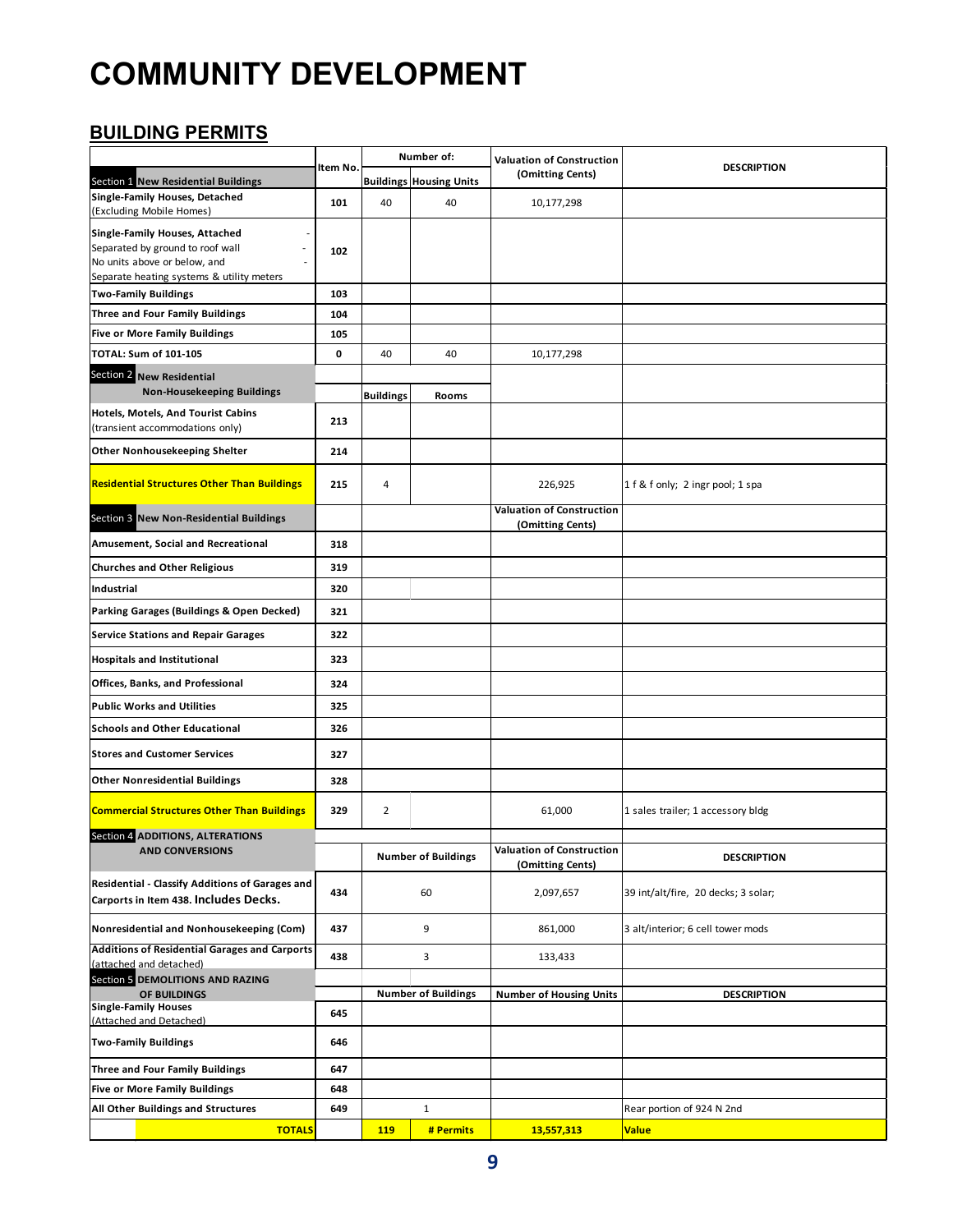### **HIGHLIGHTS (Q1 2022 – January through March)**

### **PLANNING DIVISION**

In Q1, the Planning Division processed a total of 132 applications, which is slightly behind 2021 Q1 numbers (150 applications). While slightly behind 2021, 2022 Q1 total applications are ahead of 2020 Q1 totals (98 applications). Below is a comparison of Q1 totals since 2015 (minus some differences due to newly tracked metrics):

| <b>Review Type</b>        | 2022           | 2021           | 2020           | 2019   | 2018  | 2017  | 2016  | 2015  |
|---------------------------|----------------|----------------|----------------|--------|-------|-------|-------|-------|
| <b>P&amp;Z Commission</b> | 30             | 29             | 27             | 44     | 40    | 14    | 21    | 25    |
| <b>BOA</b>                | $\overline{2}$ | 3              | $\overline{4}$ | 5      | 9     | 7     | 6     | 5     |
| Landmarks                 | 18             | 29             | 24             | 40     | 31    | 31    | 40    | 35    |
| <b>Plats</b>              | 3              | 3              | 8              | 9      | 8     | 6     | 10    | 7     |
| <b>NBA</b>                | 77             | 86             | 35             | N.A.   | N.A.  | N.A.  | N.A.  | N.A.  |
| <b>Façade Grant</b>       | $\overline{2}$ | $\overline{0}$ | $\theta$       | 3      | ∍     |       | N.A.  | N.A.  |
| <b>Total</b>              | 132            | 150            | 98             | $*101$ | $*90$ | $*59$ | $*77$ | $*72$ |

\*denotes a total which is missing a metric currently tracked 2022 (NBA and Façade Grant tracking)

While Planning Division numbers are lower comparatively, building permits totals for Q1 have generally increased each year minus this year and in 2020 (see below Table 2). 2021 was the busiest year in the City's history (building permits) and it may be reasonable that this number would decrease as effects of materials shortages, inflation, employment and other economic indicators fully begin to impact development. Q1 numbers show general slowing over last year; however, no conclusions should be drawn until further quarter reporting periods, especially as the City moves into the more traditional building season (spring/summer).

### **Q1 Building Permits Since 2015**

| $2022 -$ | $\parallel$ 2021) | $\sqrt{2020}$                 | $\sqrt{2019}$ | $\sqrt{2018}$ | $\begin{array}{c} \boxed{2017} \end{array}$ | 2016          | $\vert$ 2015 |
|----------|-------------------|-------------------------------|---------------|---------------|---------------------------------------------|---------------|--------------|
| 1,418    | 1,578             | $\vert$ 1,298   1,554   1,396 |               |               | 1,493                                       | $1,494$ 1,367 |              |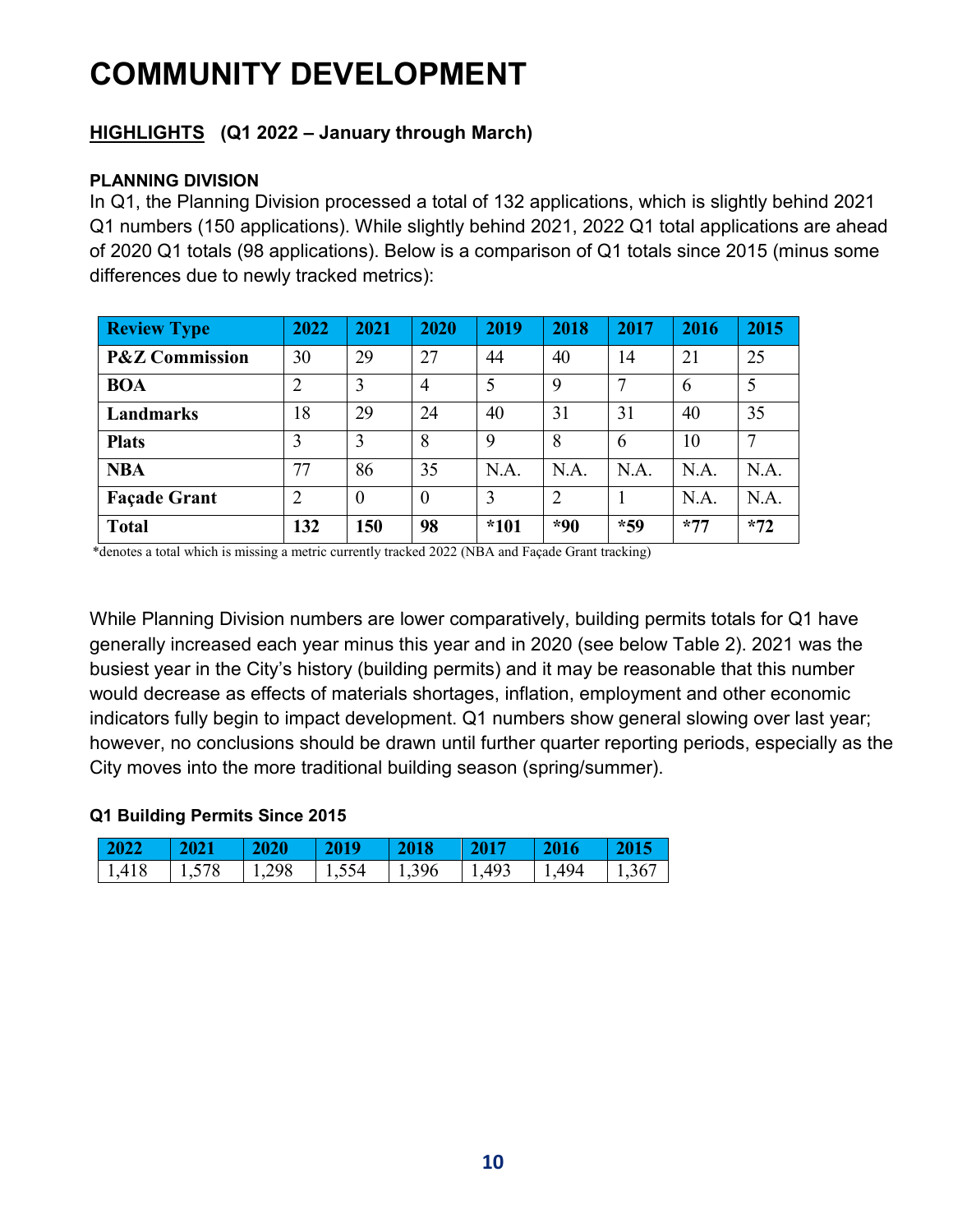### **HIGHLIGHTS (Q1 2022 – January through March)**

### **BUILDING DIVISION**

| <b>MONTH</b> | <b>NUMBER</b><br>ОF            | <b>VALUE OF</b>                |
|--------------|--------------------------------|--------------------------------|
|              | <b>HOUSING</b><br><b>UNITS</b> | <b>CONSTRU</b><br><b>CTION</b> |
| Jan          | 21                             | 6,316,137                      |
| Feb          | 24                             | 7,347,356                      |
| 'ar          | 40                             | 10,177,298                     |

0 5 10 15 20 25 30 35 40 Jan Feb Mar <sup>21</sup> <sup>24</sup> 40 **NUMBER OF HOUSING UNITS** NUMBER OF HOUSING UNITS  $\overline{0}$ 2,000,000 4,000,000 6,000,000 8,000,000 10,000,000 12,000,000 Jan Feb Mar 6,316,137 7,347,356 10,177. **VALUE OF CONSTRUCTION** VALUE OF CONSTRUCTION

**RESIDENTIAL CONSTRUCTION NEW SINGLE FAMILY AND MULTI-FAMILY**



**COMMERCIAL CONSTRUCTION NEW BUILDINGS**

| <b>MONTH</b> | <b>NUMBER</b><br>OF     | <b>VALUE OF</b> |  |  |  |
|--------------|-------------------------|-----------------|--|--|--|
|              | <b>BUILDING CONSTRU</b> |                 |  |  |  |
| an           |                         | <b>CTION</b>    |  |  |  |
| Feb          |                         |                 |  |  |  |
|              |                         |                 |  |  |  |







| <b>MONTH</b> | <b>NUMBER</b><br>ОF | <b>VALUE OF</b>                |
|--------------|---------------------|--------------------------------|
|              | <b>PERMITS</b>      | <b>CONSTRU</b><br><b>CTION</b> |
| lan          | 33                  | 1,075,045                      |
| Feb          | 31                  | 812,592                        |
|              | 60                  | 2,097,657                      |

 $33$   $31$ 





**NUMBER OF VALUE OF**<br> **CONSTRU PERMITS CTION 1**<br>**1.066,843**<br>**Feb 6 1.066,843 Feb 6 1,066,843 Mar 9 861,000 MONTH**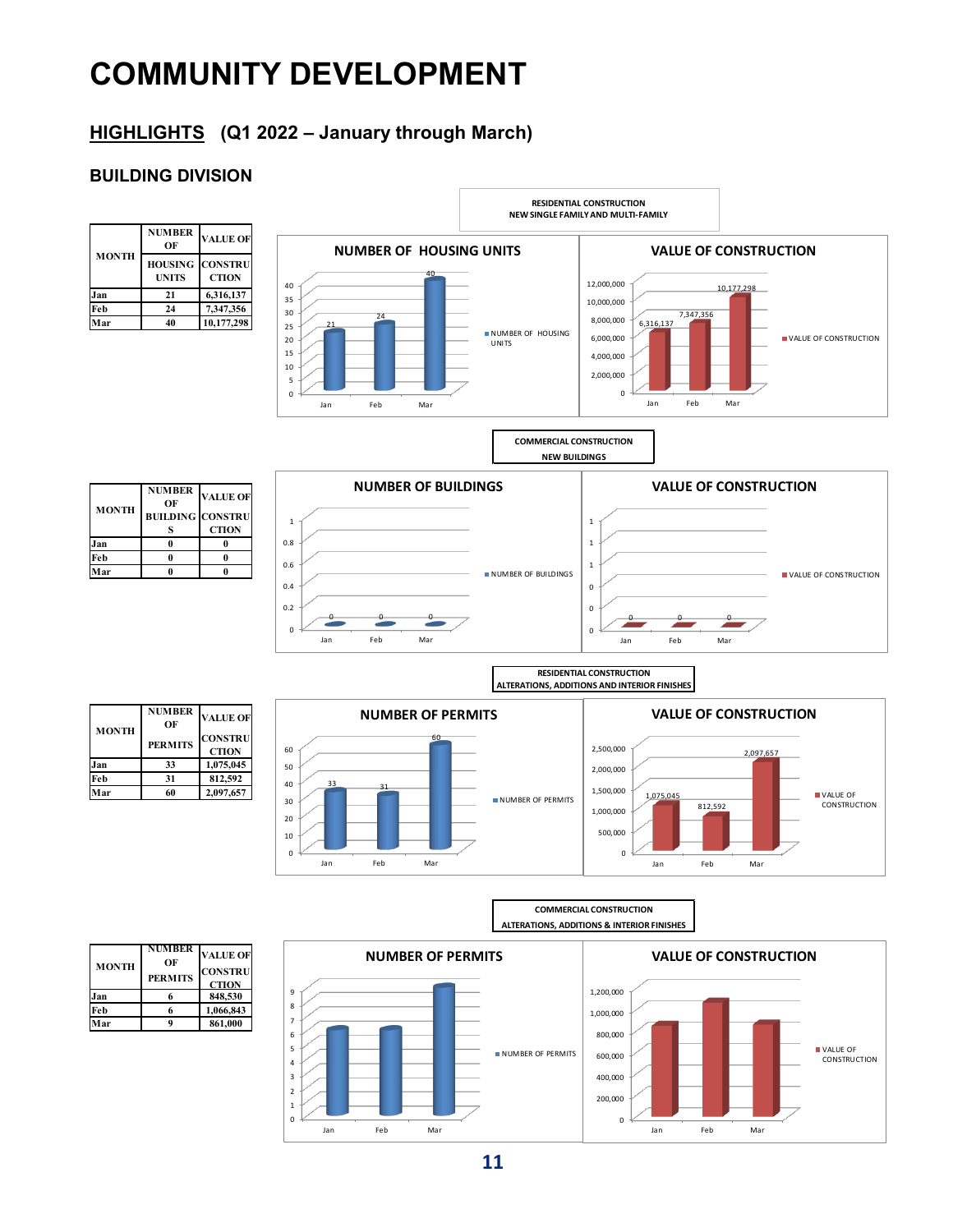### **HIGHLIGHTS (Q1 2022 – January through March)**

#### **COMMUNITY DEVELOPMENT BLOCK GRANT (CDBG) DIVISION**

|                                 |  |                |                              | <b>Home Improvement</b><br>Loan Inspections & |  |                                 |                         |  |
|---------------------------------|--|----------------|------------------------------|-----------------------------------------------|--|---------------------------------|-------------------------|--|
|                                 |  |                |                              | <b>First Time Home Buyer</b>                  |  |                                 | <b>Code Enforcement</b> |  |
| <b>CODE ENFORCEMENT</b>         |  |                | <b>Rental Units</b>          | <b>Inspections</b>                            |  |                                 | Cases                   |  |
|                                 |  |                |                              |                                               |  |                                 |                         |  |
| <b>TOTAL</b>                    |  | 125            | 14                           |                                               |  | 80                              |                         |  |
| <b>HOME</b>                     |  |                |                              |                                               |  |                                 |                         |  |
| <b>IMPROVEMENT</b>              |  | <b>Clients</b> | <b>Applications in</b>       |                                               |  |                                 |                         |  |
| <b>PROGRAM</b>                  |  | Participating  | <b>Progress</b>              | <b>Projects Completed</b>                     |  |                                 | <b>Rehabbing</b>        |  |
| <b>TOTAL</b>                    |  | 73             | 35                           | 17                                            |  | N/A                             |                         |  |
|                                 |  |                |                              |                                               |  |                                 |                         |  |
| 1 <sup>ST</sup> TIME HOME BUYER |  |                |                              | <b>Applications in</b>                        |  |                                 |                         |  |
| <b>PROGRAM</b>                  |  |                | <b>Clients Participating</b> | <b>Progress</b>                               |  |                                 | <b>Homes Purchased</b>  |  |
| <b>TOTAL</b>                    |  |                | 0                            | 0                                             |  | 0                               |                         |  |
|                                 |  |                |                              |                                               |  |                                 |                         |  |
| <b>TRANSPORTATION</b>           |  |                |                              | <b>Disabled or</b>                            |  | <b>Elderly Not</b>              | <b>Number of</b>        |  |
| <b>PROGRAM</b>                  |  |                | <b>Clients Participating</b> | <b>Dialysis Clients</b>                       |  | <b>Disabled</b><br><b>Trips</b> |                         |  |
|                                 |  |                |                              |                                               |  |                                 |                         |  |

**TOTAL 100 64 25 441**

#### **CODE ENFORCEMENT DIVISION**



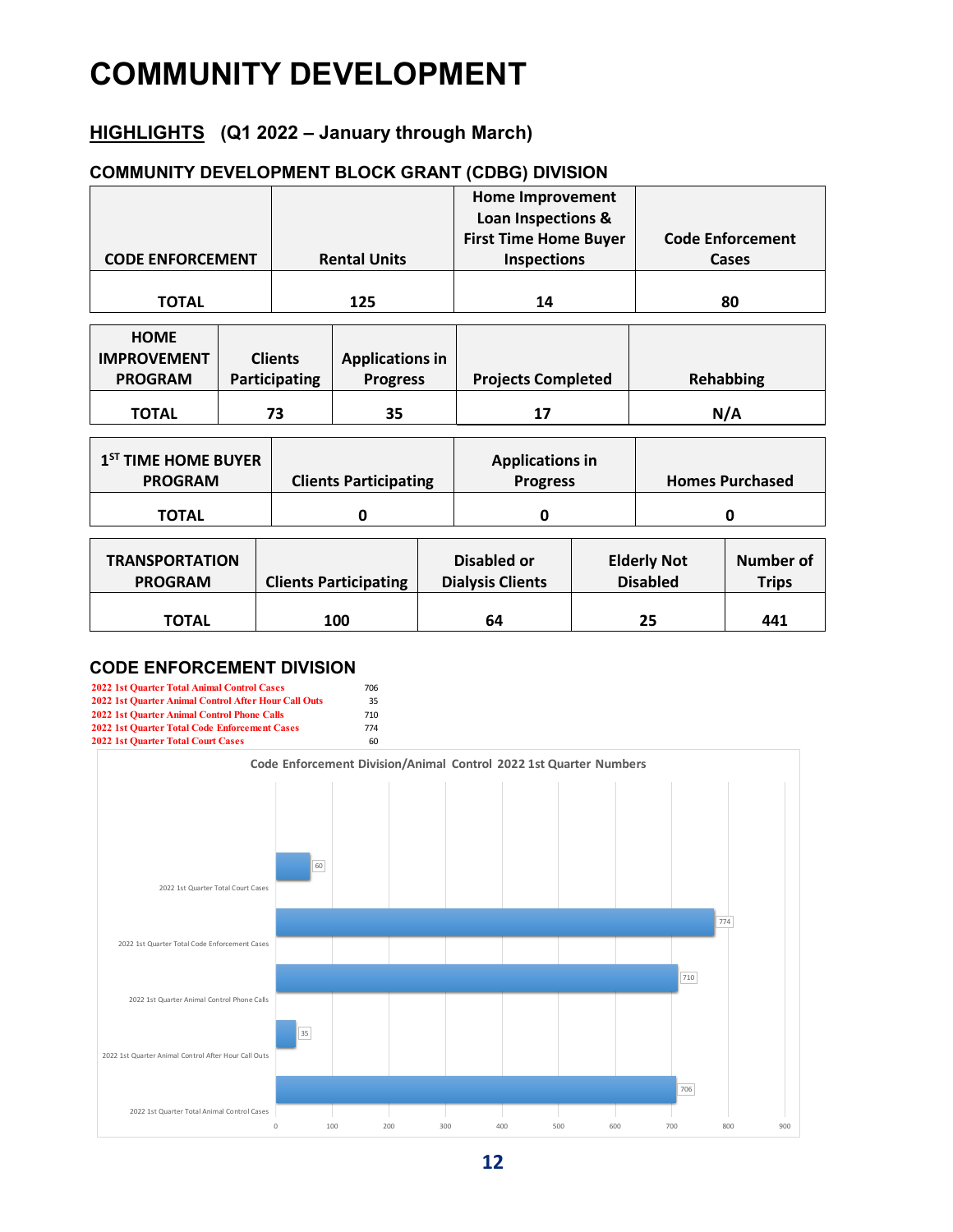### **HIGHLIGHTS (Q1 2022 – January through March)**

### • **CVB Operations/Marketing**

- o The Spring/Summer Main Street Map & Directory was updated and printed and currently in circulation.
- o MO Division of Tourism awarded an additional \$23,000 for Marketing to be utilized by 6/30/22.

### • **Foundry**

- o Summer Art Camp Enrollment was in full swing during the 1st Quarter….to date, 193 students have enrolled generating \$57,604 in Revenue.
- o New Marketing Collateral designed and printed for distribution promoting Event Space Rental.
- o Annual Chair Cleaning Day occurred at the Foundry…CVB staff assisted with the scrub down of the 400 chairs used for event rental.
- o Brainstorming Session took place on 2/17/22 with Foundry Artists, CVB and Foundry Staff to discuss programming and potential future events at the Foundry.

### • **ST. Charles Convention Center:**

- o Several vacant positions have been filled: New Sales, Marketing, Executive Chef and Engineer personnel have been hired. Operation Manager Position still open.
- o Mark Tenholder currently acting GM until permanent GM is announce. Mark has expressed interest to OVG 360 Senior Management that he is interested in the position.
- o The 2023 Lutheran Congregations in Mission for Christ Annual Gathering went definite on Friday, March 4, 2022. The group has contracted a total of 1,310 room nights (400 rooms on peak) with an average daily rate of \$152.62. They will be utilizing five Saint Charles partner hotels, which makes this a true city-wide conference. The conference will have an estimated total business sales event impact of \$1,029,549.00 and will support around 200 jobs. The 2023 LCMC Annual Gathering will generate a lot of revenue for both the Saint Charlese Convention Center as well as the Saint Charles destination.
- o Oak View Group has released their new LOGO OVG 360 for Marketing Purposes.

### • **Sales Dept.**

- o First Quarter actualized conference and events included more than 14,850 attendees in the destination with 4800 room nights. Room nights on 2022 increased 240% year over year (2020 and 2021 avg.) and flat to 2019 (pre-pandemic).
- $\circ$  A few of the group highlights are below:
	- Lake of the Ozarks Marine Dealer Assoc. 1000+ attendees / 285 room nights / 2<sup>nd</sup> best show with sales for this group
	- Missouri Rural Water Association 700 attendees / 800 room nights /\$516,000 estimated Event Impact Calculation.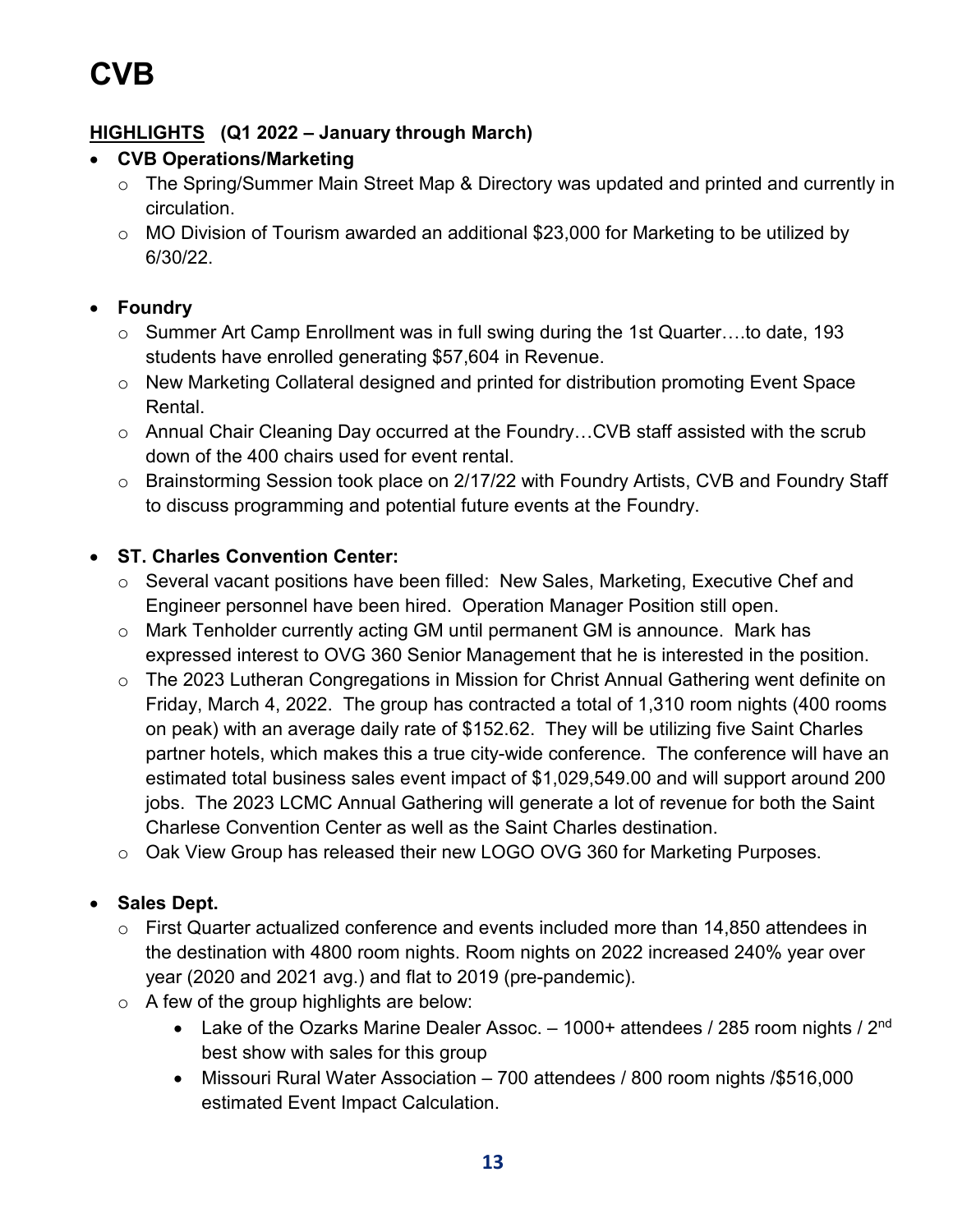# **CVB**

### **HIGHLIGHTS (Q1 2022 – January through March)**

- Great Home School 1500 registrants/families / 500 room nights \$597,341 in EIC
- o Future Booking highlights Definite Business
	- Booked pieces of business with requested room nights and 5000 attendees
	- Lutheran Congregation (LCMC) September 2023 1349 room nights/\$765,844 EIC
	- MO Methodist Church annual conference June 2023 1093 room nights.
	- Grand Lodge of MO September 2023 and 2024 675 room nights / \$454,568 EIC each year
	- Group Tour 3 booked for December Christmas Traditions with 203 total rooms
- o Convention Services
	- Provided convention services for 9 conventions including 18 hospitality tables and 250 welcome bags. CVB volunteer ambassadors provided 23 volunteer hours to groups.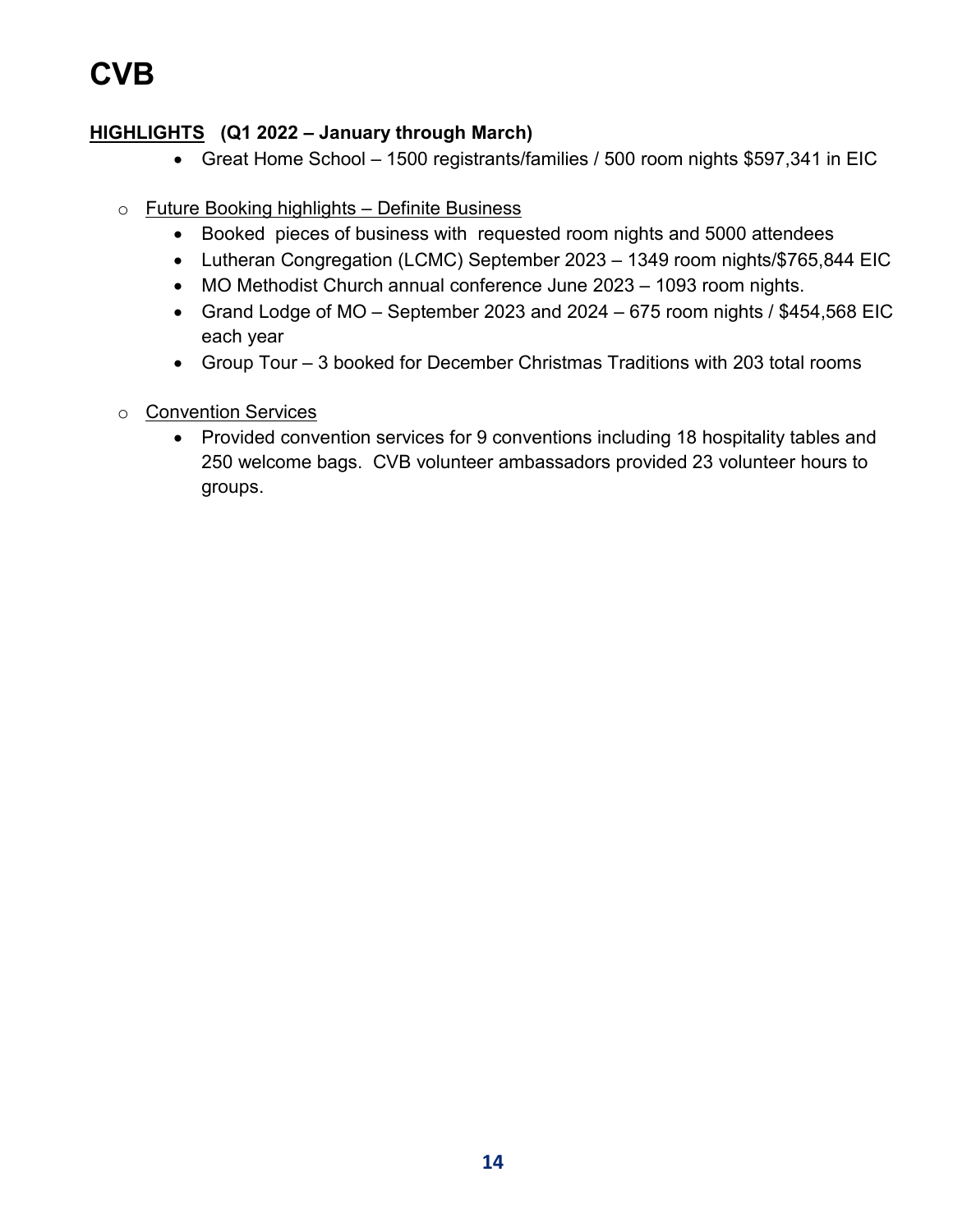# **ECONOMIC DEVELOPMENT**

### **HIGHLIGHTS**

• March New Businesses – 17

### **NEW BUSINESS LICENSES**

| <b>Business Name</b>                              | <b>Contact Name</b>                                             | License Type                   | <b>Activity Type</b>              | <b>Industrial Code</b>                                          | <b>Business Address</b>     | <b>City</b>         | Zip<br>Code         | <b>Phone</b><br><b>Number</b> |
|---------------------------------------------------|-----------------------------------------------------------------|--------------------------------|-----------------------------------|-----------------------------------------------------------------|-----------------------------|---------------------|---------------------|-------------------------------|
| 7 More Cats                                       | Dozar, Taffy                                                    | Non Retail License             | <b>Business Offices</b>           | Animal Services Except Veterinary                               | 403 Droste Rd               | Saint Charles       | 63301               | $(636) 675 - 8550$            |
| A.L.L. Masonry Construction Co., Inc.             | A.L.L. Masonry<br>Construction Co., Inc.                        | Non Retail License             | Subcontractor<br>Commercial       | Masonry Stonework And Plastering                                | 1360 S 5th St Ste 377       | Saint Charles 63303 |                     | $(314) 786 - 3200$            |
| Active Health, LLC                                | Perkins, Janet                                                  | Non Retail License             | <b>Business Offices</b>           | Miscellaneous Business Services                                 | 1360 S 5th St Ste 206       | Saint Charles       | 63301               | $(314) 556 - 1615$            |
| Blitz Liquidations DBA Styles Home<br>Furnishings | <b>Blitz Liquidations DBA</b><br><b>Styles Home Furnishings</b> | Retail Merchant License Retail |                                   | Furniture And Home Furnishings                                  | 1355 Bass Pro Dr            | Saint Charles 63301 |                     | $(636)$ 395-7307              |
| Cdg General Contracting &<br>Construction LLC     | Gauntt, Clifford                                                | Non Retail License             | General Contractor<br>Residential | Residential Building Construction                               | 1197 S Duchesne Dr          |                     | Saint Charles 63301 | $(636)$ 757-3085              |
| Fuzzy's Taco Shop                                 | Fuzzy's Taco Shop                                               | Retail Merchant License Retail |                                   | Eating And Drinking Places                                      | 2412 W Clay St              | Saint Charles 63301 |                     | $(954)$ 255-2266              |
| Hackett Security Inc                              | Hackett, Michael                                                | Non Retail License             | <b>Building Specialists</b>       | Residential Building Construction                               |                             |                     |                     | $(314)$ 432-4200              |
| Justin Foust Agency, LLC                          | Foust, Justin                                                   | Non Retail License             | <b>Business Offices</b>           | Insurance Agents, Brokers And<br>Service                        | 3725 Veterans Memorial Pkwy | Saint Charles 63303 |                     | $(314) 832 - 2880$            |
| King Aesthetics Stl                               | King Aesthetics Stl                                             | Non Retail License             | Artists                           | Miscellaneous Business Services                                 | 320 Wayfair Lndg            | Saint Charles 63301 |                     | $(314)$ 600-4398              |
| Made By LLC                                       | Muir, Michelle                                                  | Non Retail License             | <b>Business Offices</b>           | Miscellaneous Business Services                                 | 1290 Shorewinds Trl         | Saint Charles 63303 |                     | $(636)$ 578-1996              |
| Matt Ameiss Barbershop                            | Ameiss, Matthew                                                 | Non Retail License             | Barber                            | <b>Barber Shops</b>                                             | 425 Clark St                | Saint Charles 63301 |                     | $(636)$ 443-5135              |
| Old School Customs, LLC                           | Old School Customs, Llc Non Retail License                      |                                | Garages                           | <b>Automotive Repair Shops</b>                                  | 2239 N 3rd St               | Saint Charles 63301 |                     | $(636)$ 577-4237              |
| Petrov Insurance Agency LLC                       | Petrov, Luke                                                    | Non Retail License             | Insurance Agent                   | Insurance Agents, Brokers And<br>Service                        | 2480 Executive Dr Ste 103   | Saint Charles 63303 |                     | $(314)$ 368-0995              |
| Precise Touch LLC                                 | Thompson, Latoya                                                | Non Retail License             | <b>Beauty Parlors</b>             | <b>Beauty Salon</b>                                             | 1360 S 5th St Ste 290       | Saint Charles       | 63301               | $(314) 858 - 6854$            |
| Tina Hamby Mua                                    | Hamby, Tina                                                     | Non Retail License             | <b>Beauty Parlors</b>             | <b>Beauty Salon</b>                                             | 50 Ken Dr                   | Saint Charles       | 63301               | $(636)$ 352-3444              |
| Tubby's Pub + Grub                                | Toebben, Kevin                                                  | Retail Merchant License Retail |                                   | Eating And Drinking Places                                      | 506 Droste Rd               | Saint Charles       | 63301               | $(636)$ 925-1033              |
| Vivian Lee Motors, LLC                            | Newton, Gary                                                    | Retail Merchant License Retail |                                   | Automotive Dealers, Not Elsewhere<br>2531 W Clay St<br>Classifi |                             | Saint Charles 63301 |                     | $(636)$ 493-1209              |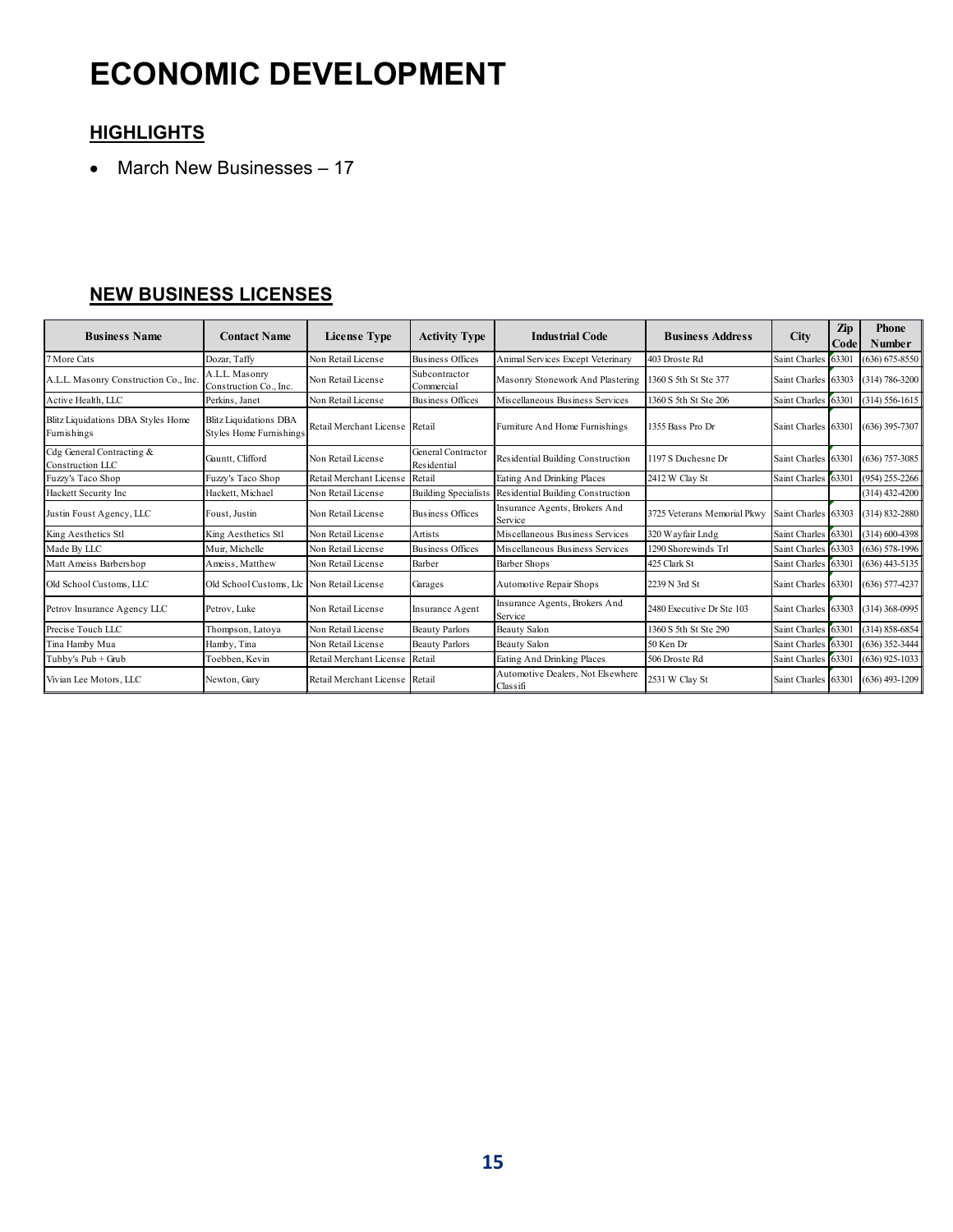# **ECONOMIC DEVELOPMENT**

### **ST. CHARLES COUNTY MISSOURI WIDE HOUSING PERMITS**

|                                                                                                                                                    | Lake St. Louis          |      |                | O'Fallon |       | <b>St. Charles City</b> |                                                                      | * County |                                                                                             | St. Paul |                          |   | St. Peters |                          | Wentzville     |                          |       | 2021 Total County |           |
|----------------------------------------------------------------------------------------------------------------------------------------------------|-------------------------|------|----------------|----------|-------|-------------------------|----------------------------------------------------------------------|----------|---------------------------------------------------------------------------------------------|----------|--------------------------|---|------------|--------------------------|----------------|--------------------------|-------|-------------------|-----------|
|                                                                                                                                                    |                         |      |                |          |       |                         | #Lots #Units Est. Cost #Lots #Units Est. Cost #Lots #Units Est. Cost |          | #Lots #Units Est. Cost #Lots #Units Est. Cost #Lots #Units Est. Cost #Lots #Units Est. Cost |          |                          |   |            |                          |                |                          | #Lots | # Units           | Est. Cost |
| January                                                                                                                                            |                         |      |                |          |       |                         |                                                                      |          |                                                                                             |          |                          |   |            |                          |                |                          |       |                   |           |
| <b>Single Family Detached</b>                                                                                                                      | 8                       | 3.78 |                | 22       | 5.46  | 21                      | 6.32                                                                 | 14       | 4.77                                                                                        | 2        | 0.84                     |   |            | $\overline{\phantom{a}}$ | 26             | 9.55                     |       | 93                | 30.72     |
| <b>Single Family Attached</b>                                                                                                                      |                         |      | $\overline{2}$ | Δ        | 0.40  |                         |                                                                      |          |                                                                                             |          |                          |   |            |                          |                | $\overline{\phantom{0}}$ | ,     | Δ                 | 0.40      |
| <b>Multi-Family</b>                                                                                                                                |                         |      |                | 32       | 3.22  |                         |                                                                      |          |                                                                                             |          | $\overline{\phantom{0}}$ |   |            |                          |                | $\overline{\phantom{a}}$ |       | 32                | 3.22      |
| <b>New Commercial</b>                                                                                                                              |                         | 1.68 |                |          |       |                         |                                                                      |          |                                                                                             |          |                          |   |            |                          |                |                          |       |                   | 1.68      |
| <b>February</b>                                                                                                                                    |                         |      |                |          |       |                         |                                                                      |          |                                                                                             |          |                          |   |            |                          |                |                          |       |                   |           |
| <b>Single Family Detached</b>                                                                                                                      |                         | 3.46 |                | 24       | 5.62  | 24                      | 7.35                                                                 | 15       | 5.14                                                                                        |          | 1.29                     |   |            | 0.70                     | 11             | 3.77                     |       | 87                | 27.33     |
| <b>Single Family Attached</b>                                                                                                                      |                         |      |                |          |       |                         |                                                                      |          | $\overline{\phantom{a}}$                                                                    |          |                          |   |            |                          |                | ٠                        |       |                   |           |
| Multi-Family                                                                                                                                       |                         |      |                |          |       |                         |                                                                      |          |                                                                                             |          | $\overline{a}$           | 5 | 100        | 8.04                     |                | ٠                        | 5     | 100               | 8.04      |
| <b>New Commercial</b>                                                                                                                              |                         | 0.69 |                |          |       |                         |                                                                      | 1        | 1.36                                                                                        |          |                          |   |            |                          | 7              | 1.44                     |       | 4                 | 3.48      |
| <b>March</b>                                                                                                                                       |                         |      |                |          |       |                         |                                                                      |          |                                                                                             |          |                          |   |            |                          |                |                          |       |                   |           |
| <b>Single Family Detached</b>                                                                                                                      |                         | 1.17 |                | 31       | 7.18  | 40                      | 10.18                                                                | 35       | 12.89                                                                                       |          | 1.51                     |   | 21         | 4.02                     | 32             | 12.07                    |       | 164               | 49.00     |
| <b>Single Family Attached</b>                                                                                                                      |                         |      |                |          |       |                         |                                                                      |          |                                                                                             |          |                          |   |            |                          |                |                          |       |                   |           |
| <b>Multi-Family</b>                                                                                                                                |                         |      |                | 113      | 11.11 |                         |                                                                      |          |                                                                                             |          |                          |   |            |                          |                |                          | 4     | 113               | 11.11     |
| <b>New Commercial</b>                                                                                                                              |                         |      |                |          | 1.34  |                         |                                                                      |          |                                                                                             |          | $\overline{\phantom{0}}$ |   |            |                          |                |                          |       | $\mathbf 1$       | 1.34      |
| <b>TOTALS</b>                                                                                                                                      |                         |      |                |          |       |                         |                                                                      |          |                                                                                             |          |                          |   |            |                          |                |                          |       |                   |           |
| <b>Single Family Detached</b>                                                                                                                      | 17                      | 8.41 |                | 77       | 18.26 | 85                      | 23.84                                                                | 64       | 22.80                                                                                       | 9        | 3.63                     |   | 23         | 4.71                     | 69             | 25.39                    |       | 344               | 107.05    |
| <b>Single Family Attached</b>                                                                                                                      |                         |      | $\overline{2}$ |          | 0.40  |                         |                                                                      |          | ٠                                                                                           |          | $\overline{a}$           |   |            |                          |                | ٠                        |       |                   | 0.40      |
| <b>Multi-Family</b>                                                                                                                                |                         |      | 5.             | 145      | 14.33 |                         |                                                                      |          |                                                                                             |          | $\overline{\phantom{0}}$ | 5 | 100        | 8.04                     |                | $\overline{\phantom{a}}$ | 10    | 245               | 22.37     |
| <b>New Commercial</b>                                                                                                                              | $\overline{\mathbf{z}}$ | 2.36 |                |          | 1.34  |                         |                                                                      |          |                                                                                             |          |                          |   |            |                          | $\overline{2}$ | 1.44                     |       | 6                 | 6.49      |
| * St. Charles County includes unincorporated St. Charles County, Cottleville, Dardenne Prairie, Augusta, New Melle, Weldon Spring, and West Alton. |                         |      |                |          |       |                         |                                                                      |          |                                                                                             |          |                          |   |            |                          |                |                          |       |                   |           |

### **ST. CHARLES COUNTY RESIDENTIAL BUILDING UNITS IN SELECTED CITIES**

|      | Estimated Cost is indicated in the millions |                    |       |                   |       |                   |       |                   |       |                   |       |                            |       |                           |
|------|---------------------------------------------|--------------------|-------|-------------------|-------|-------------------|-------|-------------------|-------|-------------------|-------|----------------------------|-------|---------------------------|
|      |                                             | City of            |       |                   |       |                   |       |                   |       |                   |       | * Unincorporated/          |       | <b>St. Charles County</b> |
|      |                                             | <b>St. Charles</b> |       | <b>St. Peters</b> |       | O'Fallon          |       | Lake St. Louis    |       | Wentzville        |       | <b>Other Select Cities</b> |       | <b>TOTAL</b>              |
| Year | Units                                       | Estimated<br>Cost  | Units | Estimated<br>Cost | Units | Estimated<br>Cost | Units | Estimated<br>Cost | Units | Estimated<br>Cost | Units | Estimated<br>Cost          | Units | Estimated<br>Cost         |
| 2011 | 110                                         | 41.41              | 223   | 26.85             | 324   | 37.59             | 29    | 6.86              | 218   | 48.45             | 202   | 54.32                      | 1,106 | 215.48                    |
| 2012 | 501                                         | 74.36              | 280   | 39.43             | 311   | 36.10             | 22    | 5.43              | 398   | 87.49             | 303   | 78.74                      | 1,815 | 321.55                    |
| 2013 | 197                                         | 50.27              | 498   | 60.85             | 392   | 50.09             | 74    | 19.23             | 490   | 111.94            | 424   | 114.83                     | 2,075 | 407.21                    |
| 2014 | 389                                         | 75.92              | 399   | 85.21             | 417   | 50.78             | 153   | 25.82             | 626   | 165.74            | 603   | 112.07                     | 2,587 | 515.54                    |
| 2015 | 185                                         | 56.52              | 199   | 53.74             | 546   | 158.24            | 181   | 42.44             | 676   | 166.30            | 407   | 100.76                     | 2.194 | 577.99                    |
| 2016 | 545                                         | 109.27             | 81    | 22.09             | 585   | 89.42             | 111   | 29.61             | 779   | 191.79            | 263   | 94.36                      | 2,364 | 536.54                    |
| 2017 | 322                                         | 83.80              | 66    | 10.43             | 433   | 93.12             | 153   | 31.02             | 687   | 180.67            | 337   | 109.98                     | 1.998 | 509.02                    |
| 2018 | 312                                         | 77.41              | 622   | 77.40             | 317   | 62.97             | 327   | 61.01             | 418   | 125.40            | 314   | 121.99                     | 2,310 | 526.18                    |
| 2019 | 558                                         | 128.07             | 45    | 10.88             | 571   | 99.78             | 178   | 57.46             | 558   | 135.21            | 541   | 124.46                     | 2,451 | 555.88                    |
| 2020 | 397                                         | 103.57             | 342   | 61.70             | 1,067 | 149.36            | 306   | 91.84             | 330   | 112.45            | 385   | 127.60                     | 2,827 | 646.52                    |
| 2021 | 413                                         | 112.11             | 308   | 40.68             | 351   | 79.93             | 549   | 117.06            | 775   | 174.11            | 529   | 134.22                     | 2925  | 658.12                    |
| 2022 | 85                                          | 23.85              | 123   | 12.76             | 226   | 32.99             | 17    | 8.41              | 69    | 25.39             | 73    | 26.42                      | 593   | 129.82                    |

\* Unincorporated/Other Select Cities includes unincorporated St. Charles County, New Melle, Weldon Spring, St. Paul, West Alton, Augusta, Flint Hill, Foristell, Dardenne Prairie, Cottleville, Portage des Sioux and St. Josephville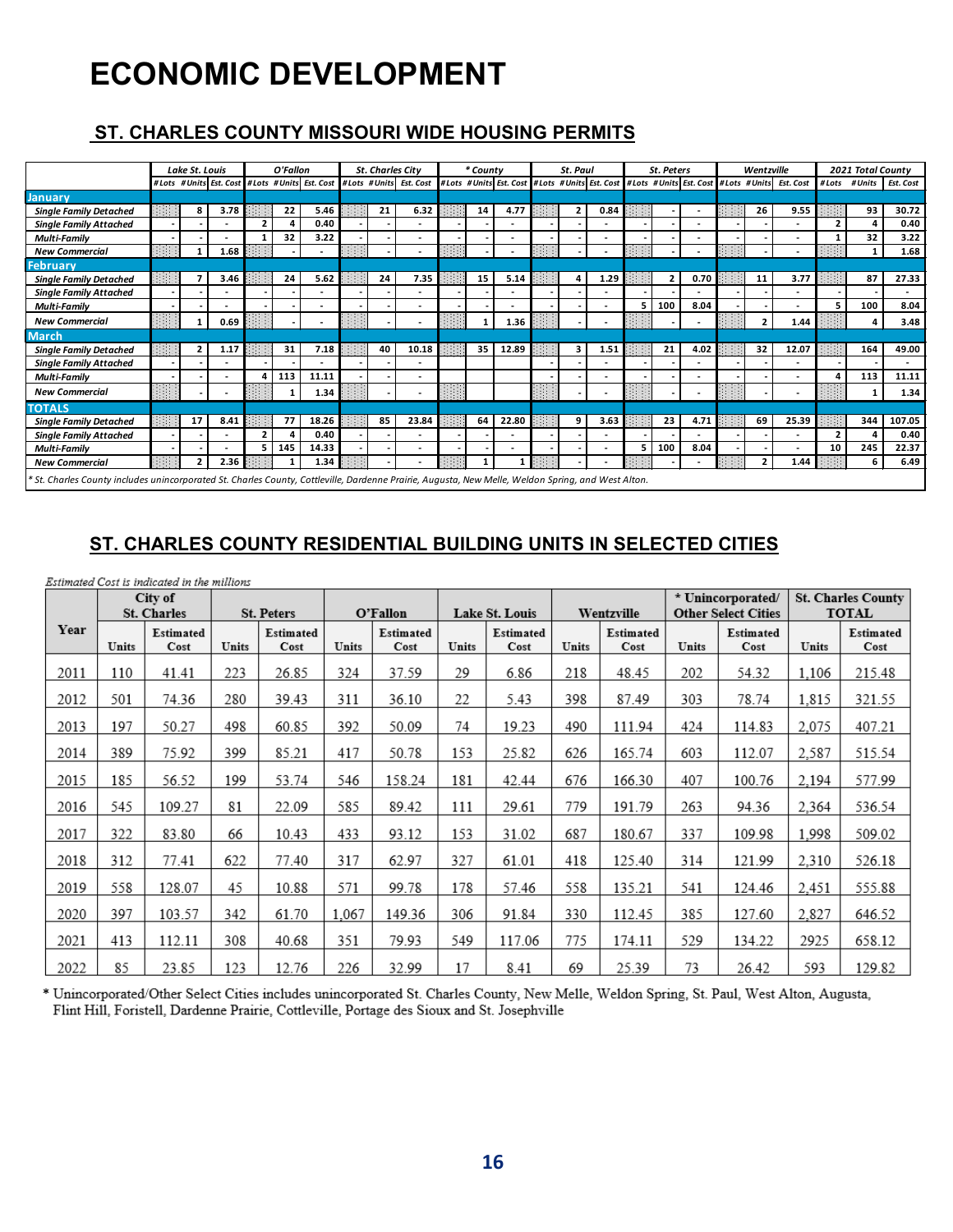### **HIGHLIGHTS (Q1 2022 – January through March)**

- Boone's Lick Storm Sewers: The City's design consultant Horner and Shifrin and the City has selected an alternative out of 16 to move forward with that will address the flooding issues that occurred along Blanchette Creek from Boone's Lick Rd to Missouri River. The alternative is to construct a detention basin in Blanchette Creek north and east of Boone's Lick Rd and Rose Brae Dr. Some property will be needed from Immanuel Lutheran Church and staff has been coordinating with their staff.
- Boschert Creek Pine to Kingshighway: This project is about 90% complete. The contractor needs to finish installing the plants, remove and replace damaged curb and gutter, as well as final grading and seeding.
- Boschertown Road Phase II: Project is in the final stages of design and will be going out to bid soon. Construction will start this summer.
- Chandler Way Stormwater Improvement Project: (very small residential project) located behind the homes at 1741 &1745 Chandler Way. The contractor, Kuesel Excavating was given Notice to Proceed on March 21. The construction includes installing a couple of storm structures and new storm pipe. They began installing the concrete precast junction box this week. The construction is estimated to be completed by the end of April.
- Clark Street Storm Sewer Improvements: Right-of-Way acquisitions are on-going. Construction is anticipated to begin in the winter of 2022-23.
- Crystal Springs Creek Rio Vista to S River Rd: No further work on this project until issues are resolved with Fischer Grading.
- Duchesne & Hawthorn Culvert Replacements: Bid opening scheduled for April 11 at 2pm. As of now, Todd is the inspector on this project. Construction expected to start in the summer.
- Droste Road Extension Study: This project is on hold while coordination is made with the Modot I-70 Design Build project.
- Floodgate #3: This project is about 90% complete. We are waiting on the security fence and gatewell structure platform to be installed.
- Foxborough Sight Distance: Staff are reviewing possible countermeasures to warn drivers of approaching traffic on Ehlmann Rd.
- Frenchtown Basin 15 Private Source Disconnect: Letters for property owners explaining the private [&] reduction program and to grant the City temporary access rights have been developed and are being sent out as soon as possible.
- Frenchtown and Elm Point Levee Studies: The study is complete and the recommended projects are being incorporated into the Long Range Plans and CIP.
- GRG Centennial Greenway Christy Ave to Schaeffer Park and Wayfinding Signs on Hackmann Rd and McClay: has a Notice to Proceed is April 11th for Pavement Solutions (contractor). This project's construction will be managed by the City of St. Charles. The City is sharing project funding with GRG; however, GRG will own the greenway once it is completed. Substantial completion November 2022 and final completion is scheduled for January 2023.
- Hawk's Nest Reconstruction: Project kickoff meeting with the designer is scheduled for 4/5/22. Survey work should begin shortly after.
- Lewis Street Stormwater: Sod needs to be laid around the new area inlet and the special order black aluminum fence gates for 809 Lewis Street should be delivered within the next few weeks.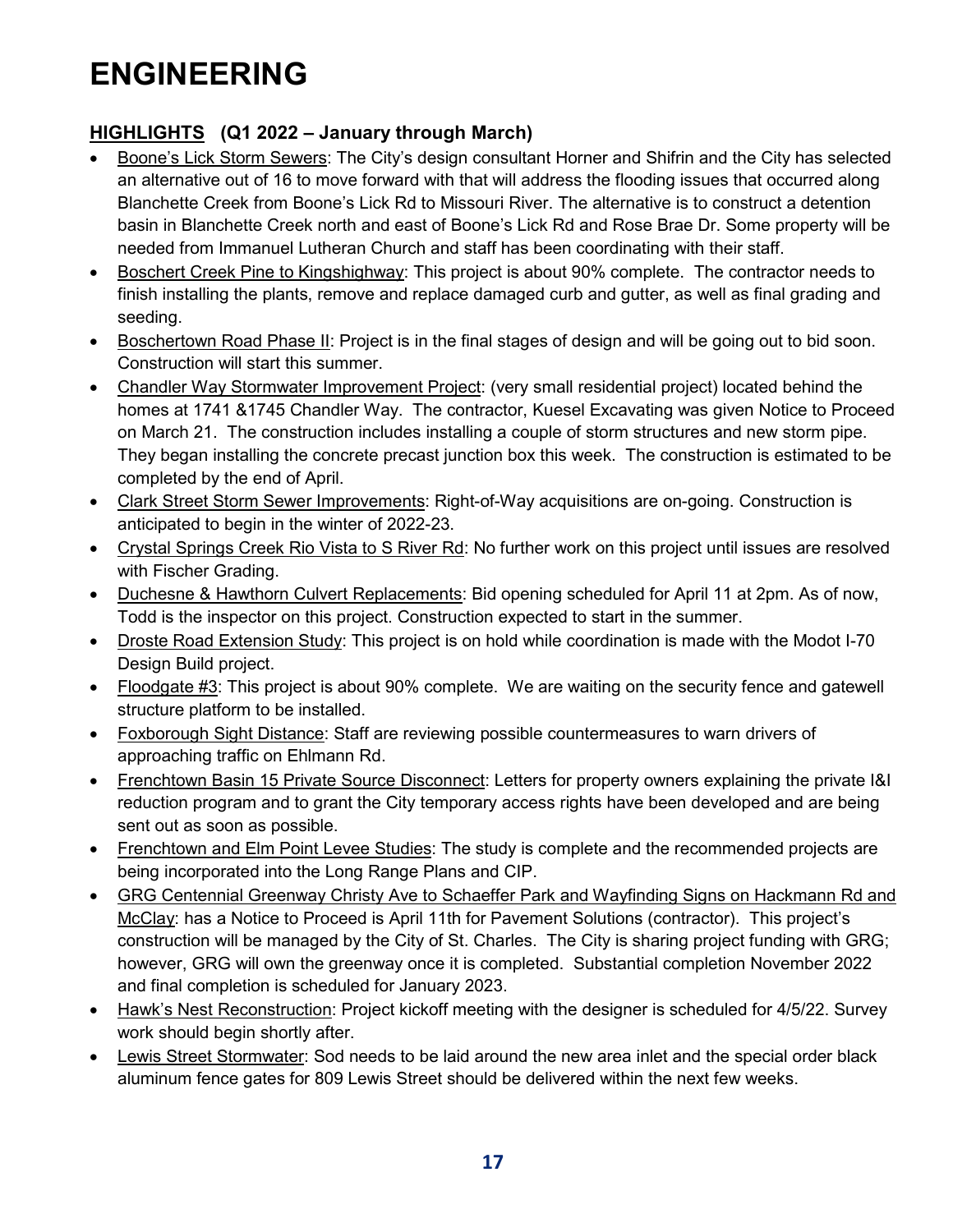### **HIGHLIGHTS (Q1 2022 – January through March)**

- Little Hills Expressway & Mel Wetter Parkway Roundabout: The Little Hills and Mel Wetter roundabout is on track to start in early May. Equipment and traffic control is scheduled to be delivered to the site within the next 2 weeks. The items will be stored to not cause a hindrance to traffic flow.
- Muegge Interchange and MO 94 Improvements: Work continues on the Muegge Road Interchange with approximately 30% bridge work complete and Ramp Excavation in the SE and NE quadrants of Muegge Road Interchange at approximately 70% complete. The Widening of Route 94 EB Lane work has started from Route 364 interchange to Sherman Drive.
- Perry Street Storm Sewers: Unfortunately we haven't got much done the past couple of weeks due to wet and cold weather and also the contractor has had some other priorities. I expect to begin this week putting in the last of the storm water pipes and Manholes along Water Street between Riverside and South Main. This work will take a couple of weeks. We then have some extra storm water work to do on South Main which may take another couple of weeks. I hope to have all storm water work completed by mid-May.

Asphalt paving work has been delayed due to wet weather and other priorities that the contractor has pursued. I am still hoping that the asphalt crew will show up by the end of this week and we get all the asphalt laid within the next couple of weeks. This includes Water Street, 2nd Street and Perry Street.

- Plaza Way Extension Project: This project will construct a new roadway across Cole Creek between the new Chick-fil-A development on Zumbehl south of Veterans Memorial and existing Plaza Way at Regency Parkway. Design and Right of Way will be done during 2022. Construction in 2023 to early 2024.
- Prairie Haute & Chandler Way Storm Sewer Improvements: Chandler Way improvements are currently in construction and should be completed by late spring. Prairie Haute improvements are currently in preliminary design phase.
- Prop R Projects: This is a newly added group of projects to improve police, fire, and courts facilities.
	- $\circ$  Fire Station #1: Fire Station #1 is the renovation of an existing fire station including roof replacement and tuckpointing. Construction has begun.
	- $\circ$  Fire Station #2: Fire Station #2 is the demolition and replacement of an existing fire station. JEMA was selected as the design consultant. Design work is expected to be complete in August pending final site selection.
	- $\circ$  Fire Station #3: Fire Station #3 is the demolition and replacement of an existing fire station. JEMA was selected as the design consultant. Design work is expected to be complete in August.
	- $\circ$  Police Station and Courts: The police station renovation and/or addition is being performed in two phases. Phase 1 will consist of HVAC and other interior renovations. Phase 2 is still to be determined as it may include an addition for the courts, but at a minimum it will include all other renovations.
- RIVERPOINTE: The new lift station on Old South River Road is now fully operational. Grading has begun for the Chicken N Pickle site. Hauling fill material from the quarry, across S River Road will continue for at least the rest of April and probably into early May. Relocation of the Katy Trail should be happening as soon as the fill along the river slough from Friedens Road to Interstate 70 is complete.
- Riverside Sanitary Trunkmain Replacement: The designer recently completed the Pre-final PS&E and is currently working on the final PS&E documents.
- Sandfort Sanitary Lift Station: Currently working with Woodard & Curran on completing a study of the lift station.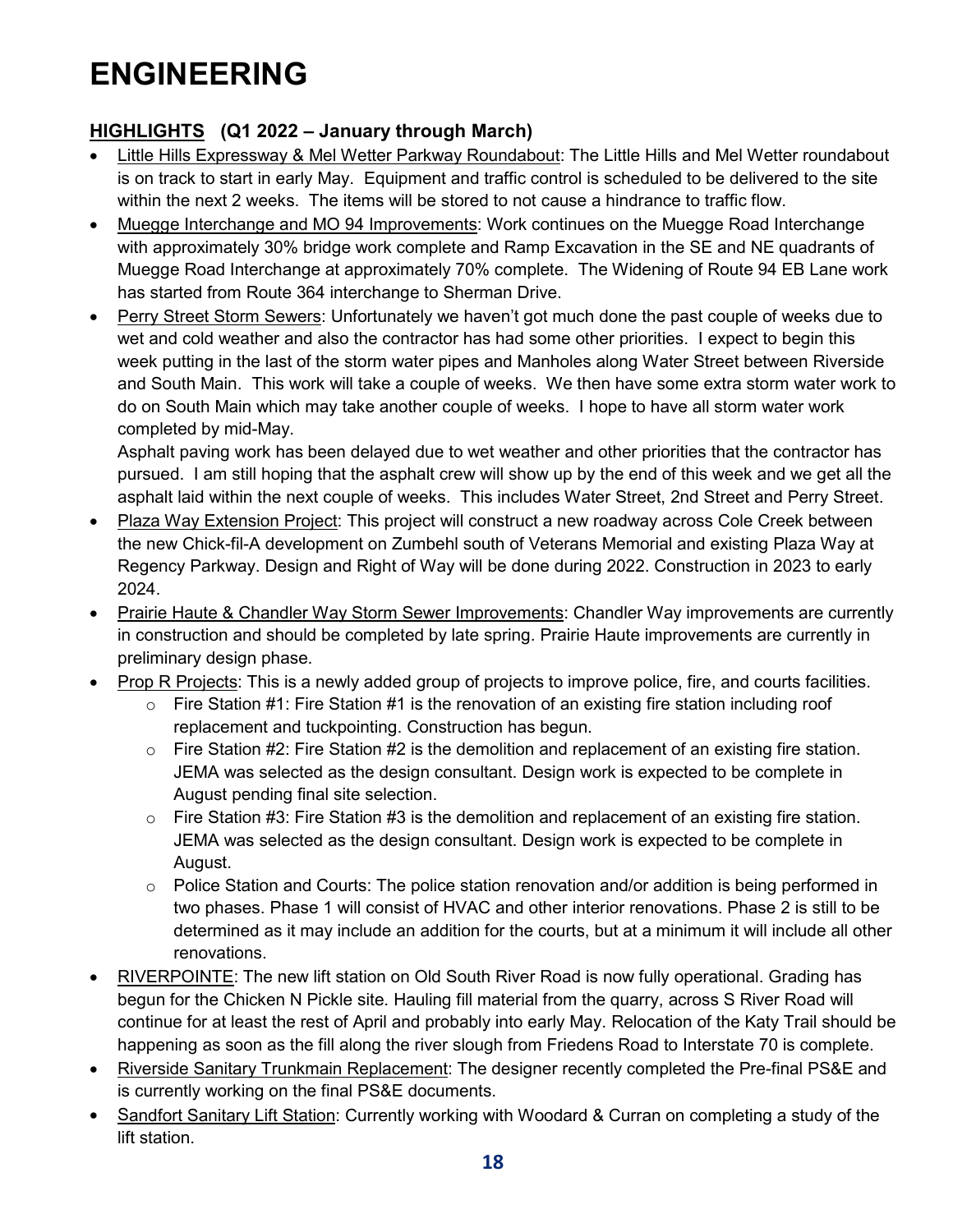### **HIGHLIGHTS (Q1 2022 – January through March)**

- Second Street Reconstruction: The project kickoff meeting with the designer was 3/9/22. The designer is currently collect survey data and working on conceptual design plans. There is a public meeting planned for the end of April.
- Sibley Street Sidewalk TAP Improvements: This is a newly added project partially TAP funded to construct a sidewalk along Sibley St., between Duchesne Dr. and Lindenwood Ave., as well as a small missing sidewalk section on Lindenwood Ave. between Sibley and Elm. These improvements will provide a low stress, high comfort facility for pedestrians and cyclists, while improving overall connectivity of the City's sidewalk system. Bax was selected as the design consultant and the Engineering Services Contract has been approved by MoDOT. Design and survey work is expected to begin in the coming weeks.
- Signal at Zumbehl Rd and Ipswich Ln: Preliminary Plans have been completed and the consultant is moving into ROW. Only permanent and temporary construction easements will be needed from the school district.
- South Fifth Street Construction Project: Preliminary Plans have been completed and the consultant has started on ROW plans. Staff has chosen the sanitary alternative to relocate and upgrade the existing sanitary main along Southern Oaks Dr.
- South Main Lot under I-70 CMAQ: CMT submitted their preliminary plans which have been reviewed and returned to them. Preliminary plans have also been sent to MoDOT and the City is awaiting their comments.
- Systemic Safety Improvements: Intersection improvements are completed on Kingshighway, 5th Street, Elm Street, and Boone's Lick. Safety signing work still remains on Elm Street and Boone's Lick. This project is on track for a late Spring completion.
- Zumbehl Road Culvert: Bids opened in March were well over budget and rejected. The bid documents will be re-evaluated and the project is expected to be re-bid later in 2022 for a targeted construction start in January 2023.
- Number of Permits and Plan Reviews: 124 permits / 458 plan reviews and Planning & Zoning Reviews

| <b>Month</b>   | Locates<br>Locates |           | Locates         | Located   |  |
|----------------|--------------------|-----------|-----------------|-----------|--|
|                | <b>Received</b>    | Completed | <b>Received</b> | Completed |  |
|                | 2022               | 2022      | 2021            | 2021      |  |
| <b>January</b> | 1,013              | 967       | 741             | 722       |  |
| February       | 823                | 800       | 675             | 659       |  |
| <b>March</b>   | 1,296              | 1,251     | 1,033           | 1,007     |  |
| <b>Total</b>   | 3,132              | 3,018     | 2,449           | 2,388     |  |

### **UTILITY LOCATING (Q1 2022 – January through March)**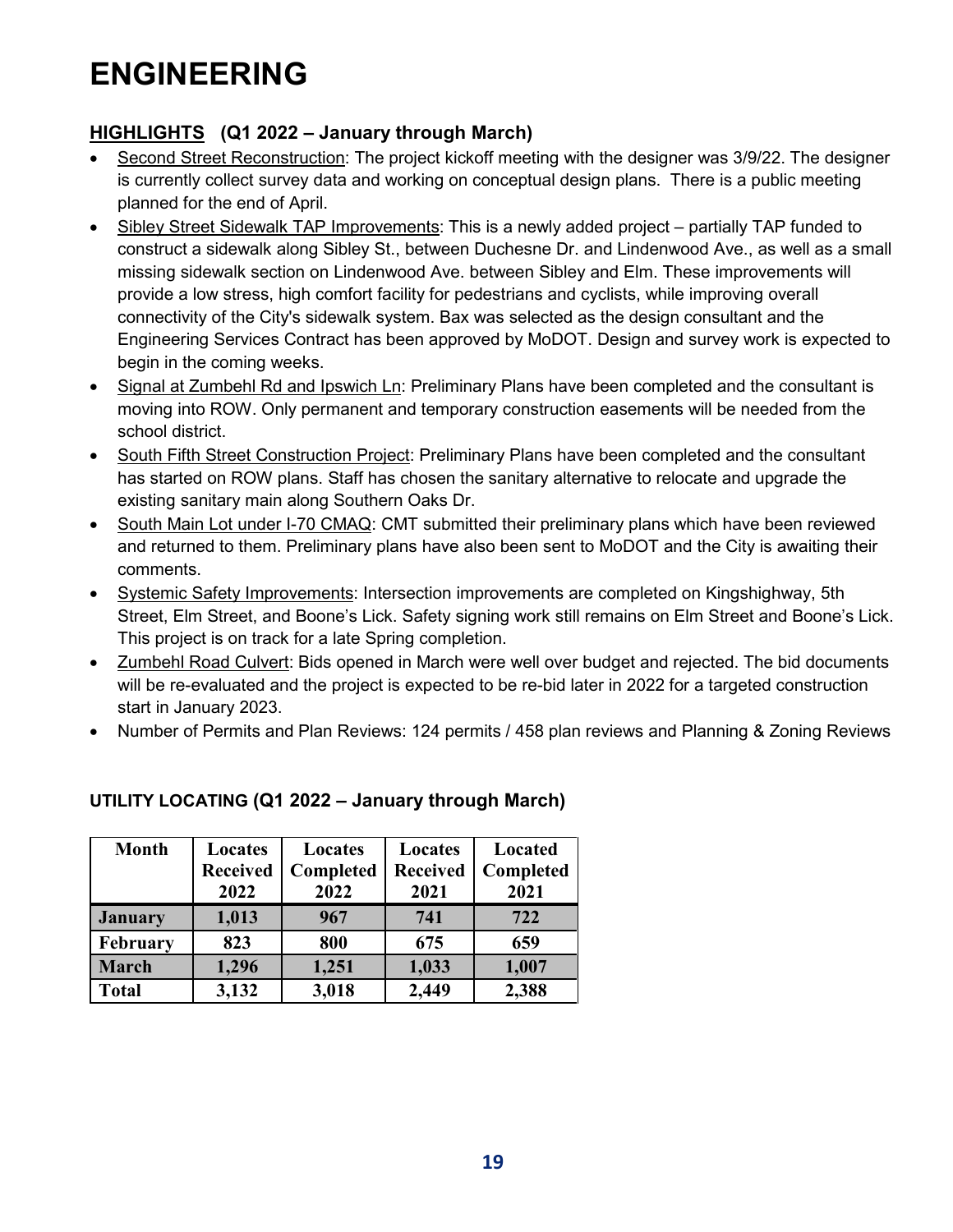## **HIGHLIGHTS (March)**

| <b>Utility Locates</b>                  | <b>March 2022</b> | <b>March 2021</b> | 2022 Year to Date |
|-----------------------------------------|-------------------|-------------------|-------------------|
| <b>City Utility Locates Received</b>    | 1,296             | 1,033             | 3,132             |
| <b>City Utility Locates Completed</b>   | 1,251             | 1,007             | 3,018             |
|                                         |                   |                   |                   |
| New Engineering Permits Received        | 35                | 50                | 71                |
| Planning & Zoning Plan Review           | 9                 |                   | 38                |
| <b>Improvement Plans Received</b>       |                   | 12                | 13                |
|                                         |                   |                   |                   |
| Advertised                              |                   |                   |                   |
| <b>Contracts Routed</b>                 | 15                | 8                 | 69                |
| <b>Currently in Design</b>              | 25                |                   | $*3$              |
| <b>Currently under Construction</b>     | 11                |                   | $*1$              |
| <b>Traffic &amp; Stop Sign Requests</b> |                   |                   |                   |
| <b>Speed Studies</b>                    |                   |                   |                   |
| <b>Stop Sign</b>                        |                   |                   |                   |
| <b>Traffic Calming</b>                  |                   |                   |                   |
| Parking                                 |                   | 0                 |                   |

\*Projects started this year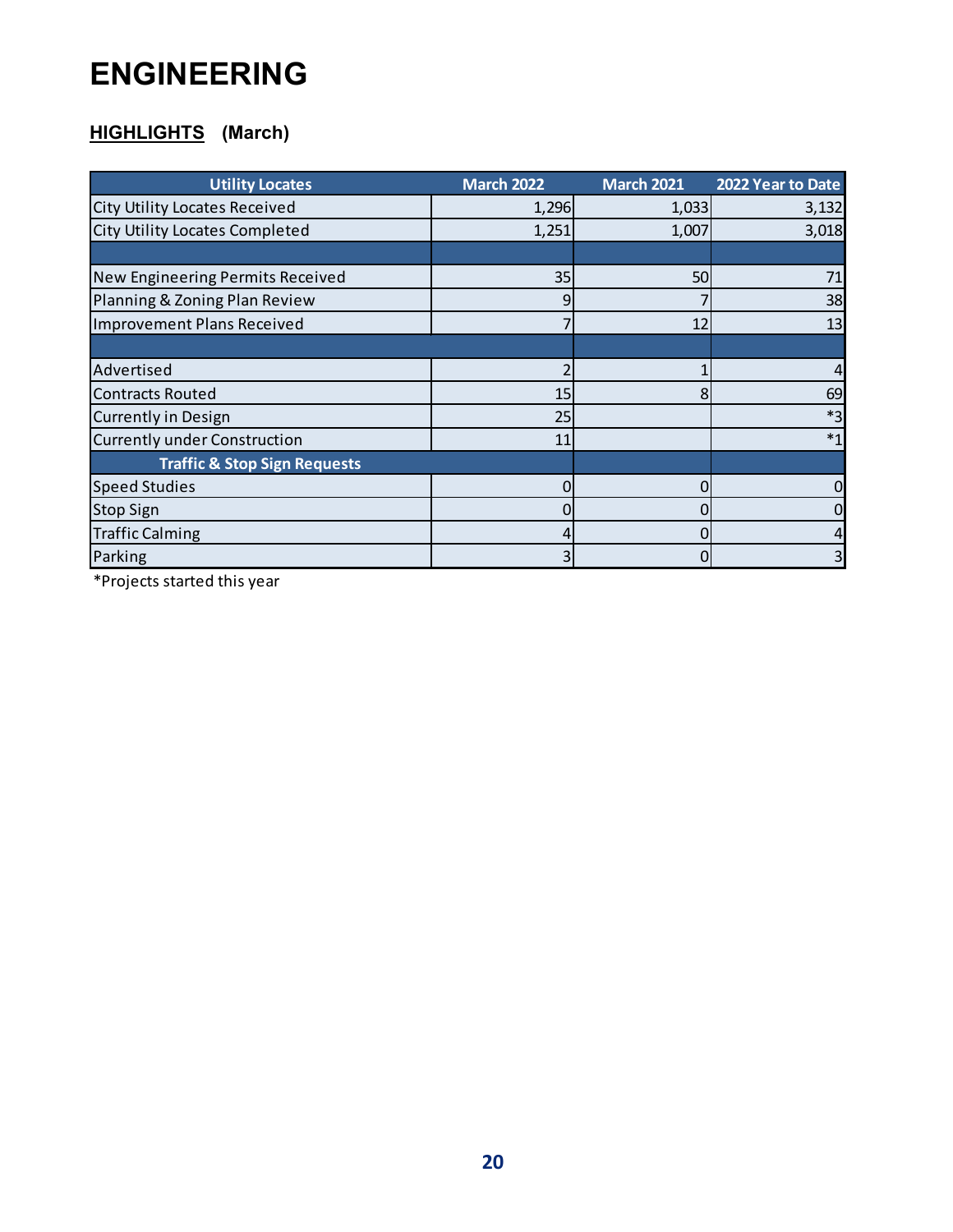# **FINANCE**

### **HIGHLIGHTS (Q1 2022 – January through March)**

- Completed processing, mailing and IRS filing of 289 1099s to vendors and 1,003 W-2s for employees.
- 2021 budget re-appropriation process completed.
- 2021 year-end processing, to include 2021 annual financial audit and 2021 Annual Comprehensive Financial Report (ACFR) preparation.
- Implemented online business license renewal process for Retail licenses and Taxi licenses. Mailed out letters notifying Retail and Taxi licenses of the renewal process for their licenses that expire on March 31<sup>st</sup>.
- 2021-2026 Capital Improvement Plan (CIP) process began.
- Calculated and processed retro pays for Local 148 employees per new union contracts.
- Willie Hantack, Purchasing Manager, achieved his NIGP-CPP certification.
- Promotion of Debbie Hitchcock from AP Financial Analyst to HR Generalist. AP position backfilled with promotion of Karen Spencer from Collections.

| UTILITY MANAGEMENT WORK ORDERS GENERATED |              |                | 1st Quarter   |               | Last Quarter       | <b>Increase</b> |               |
|------------------------------------------|--------------|----------------|---------------|---------------|--------------------|-----------------|---------------|
| <b>Type</b>                              | Jan-21       | <b>Feb-21</b>  | <b>Mar-21</b> | <b>Totals</b> | Avg/Mo             | Averages        | (Decrease)    |
| Delinquent Shut-Offs                     | 177          | 137            | 145           | 314           | 105                | 142             | (37)          |
| Delinquent On                            | 158          | 125            | 140           | 283           | 94                 | 132             | (38)          |
| Door-Tag Shut Offs                       | 8            | $\overline{2}$ | 17            | 10            | 3                  | 10              | (7)           |
| Re-Reads                                 | 8            | 15             | 27            | 23            | 8                  | 22              | (14)          |
| <b>Inspect for Leaks</b>                 | 13           | 9              | 16            | 22            | $\overline{7}$     | 12              | (5)           |
| Move Ins                                 | 256          | 188            | 289           | 444           | 148                | 317             | (169)         |
| Move Outs                                | 224          | 183            | 221           | 628           | 209                | 269             | (60)          |
| <b>TOTALS</b>                            | 844          | 659            | 855           | 1,724         | 575                | 904             | (329)         |
| <b>INCOMING CALL STATISTICS</b>          |              |                |               |               | <b>1st Quarter</b> | Last Quarter    | Increase      |
| <b>Description</b>                       | Jan-21       | <b>Feb-21</b>  | <b>Mar-21</b> | <b>Totals</b> | Avg/Mo             | Averages        | (Decrease)    |
| # Work Days                              | 20           | 19             | 23            | 62            | 21                 | 20              | 1             |
| Call Volume                              |              |                |               |               |                    |                 |               |
| <b>Total Calls Received</b>              | 1,977        | 1,773          | 2,362         | 6,112         | 2,037              | 2,179           | (142)         |
| Average Calls/Day                        | 99           | 93             | 103           |               | 99                 | 109             | (10)          |
| <b>Call Duration</b>                     |              |                |               |               |                    |                 |               |
| Total Call Time for Month (hrs)          | 86.91        | 78.86          | 112.15        | 277.92        | 92.64              | 92.73           | (0.09)        |
| Average Call Time (min)                  | 2.63         | 2.66           | 2.85          |               | 2.71               | 2.54            | 0.17          |
| <b>LICENSING ACTIVITY</b>                |              |                |               | 1st Quarter   |                    | Last Quarter    | Increase      |
| <b>Description</b>                       | Jan-21       | <b>Feb-21</b>  | <b>Mar-21</b> | <b>Totals</b> | Avg/Mo             | Averages        | (Decrease)    |
| New Licenses Issued                      | 34           | 31             | 42            | 107           | 36                 | 48              | (12)          |
| License Renewals Processed               | 141          | 43             | 172           | 356           | 119                | 341             | (222)         |
| <b>RECEIPT ENTRY</b>                     |              |                |               |               | <b>1st Quarter</b> | Last Quarter    | Increase      |
| <b>Description</b>                       | Jan-21       | <b>Feb-21</b>  | <b>Mar-21</b> | <b>Totals</b> | Avg/Mo             | Averages        | (Decrease)    |
| <b>Water/Sewer Payments</b>              |              |                |               |               |                    |                 |               |
| #Transactions                            | 9,837        | 12,986         | 13,160        | 35,983        | 11,994             | 12,839          | (845)         |
| <b>Total Payment Amount</b>              | \$1,668,655  | \$1,677,549    | \$2,190,500   | \$5,536,704   | \$1,845,568        | 2,130,317       | (284, 749)    |
| <b>Gaming/Tax Receipts</b>               |              |                |               |               |                    |                 |               |
| #Transactions                            | 167          | 123            | 102           | 392           | 131                | 119             | 12            |
| <b>Total Payment Amount</b>              | \$12,877,345 | \$14,736,754   | \$4,405,370   | \$32,019,470  | \$10,673,157       | 4,335,060       | 6,338,097     |
| <b>Business Licenses</b>                 |              |                |               |               |                    |                 |               |
| #Transactions                            | 436          | 185            | 290           | 911           | 304                | 400             | (96)          |
| <b>Total Payment Amount</b>              | \$52,879     | \$68,492       | \$166,583     | \$287,954     | \$95,985           | 49,048          | 46,937        |
| <b>Other Receipts</b>                    |              |                |               |               |                    |                 |               |
| #Transactions                            | 1,572        | 1,462          | 1,857         | 4,891         | 1,630              | 1,780           | (150)         |
| <b>Total Payment Amount</b>              | \$1,405,278  | \$2,102,483    | \$2,506,928   | \$6,014,688   | \$2,004,896        | 3,289,235       | (1, 284, 339) |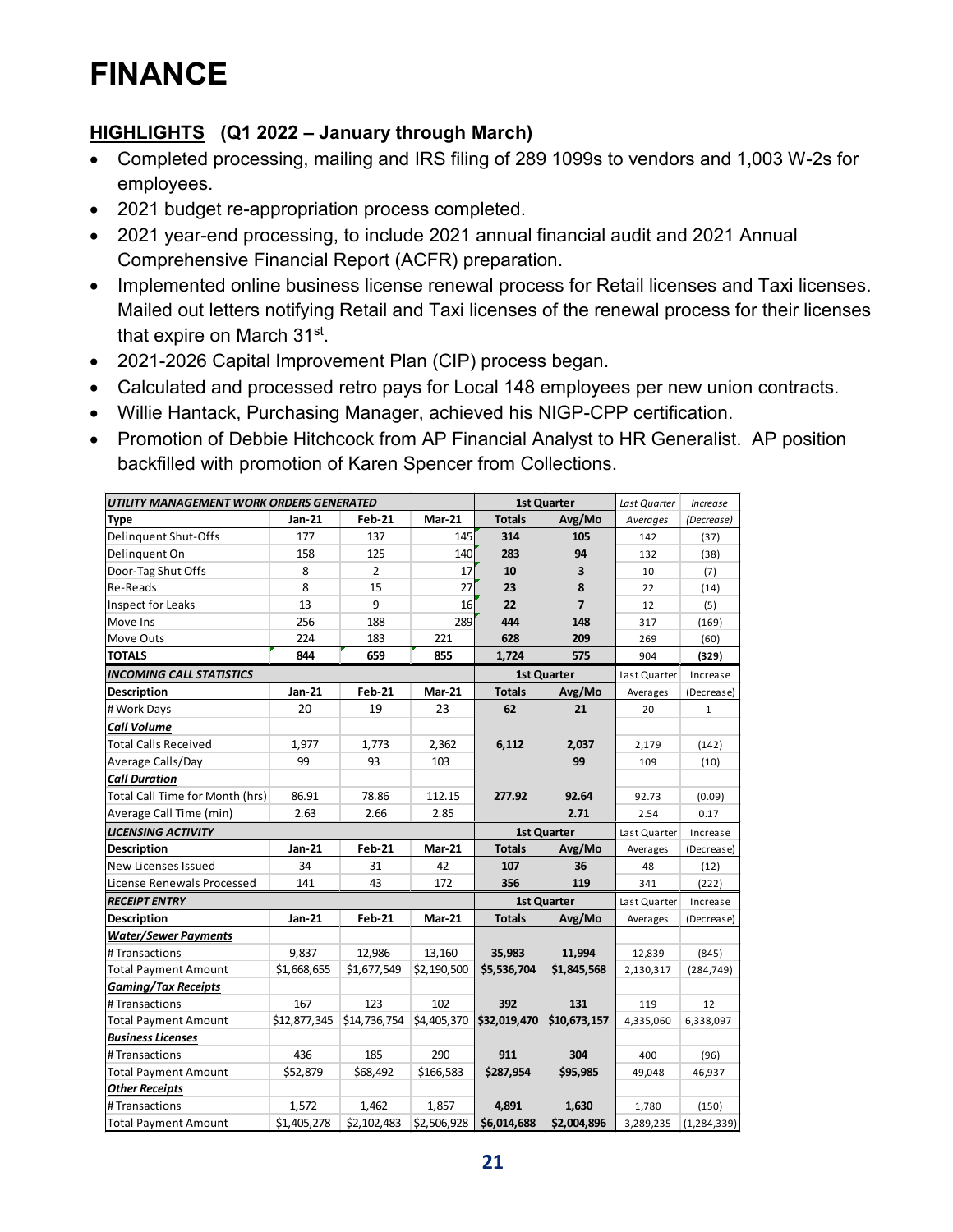# **FIRE**

### **HIGHLIGHTS**

### • **Fire Operations/Administration Activities**

- o Replaced 11 batteries in smoke detectors.
- o Hosted our annual awards ceremony at the Foundry Art Centre.
- o Installed 19 smoke detectors.
- $\circ$  Hosted a local church group with a tour at Station 1.
- o Participated in the 1st Annual St. Patrick's Day Parade.
- o Hosted Youth in Need with a tour at Station 3.

### • **Fire Experience**

- $\circ$  10 Structure fires
- o 0 River/boat rescue events
- $\circ$  10 Fire incidents
- o 910 Total incidents
- $\circ$  0 Civilian death
- $\circ$  0 Firefighter injuries or deaths
- o Total fire loss \$442,410 2%
- o **Total value saved \$18,749,554 98%**

### • **Public Relations**

- $\circ$  FB Posts 13
- $\circ$  Followers 9.226
- $\circ$  Likes 7,861
- $\circ$  Reach 60% of posts received over 2K reach with the highest being over 8.7K
- $\circ$  Total reach 51,482

### • **Training Division**

- $\circ$  2319 hours of training
- $\circ$  Crews participated in residential search training using the basement of Station 2.

### • **Logistics Division**

- o Station 1 roof replacement started.
- o Facilities continues to perform repairs and routine maintenance at the firehouses.
- o Mold presence evaluation started.
- o CIP started.
- **Fire Prevention Activity**

| <b>Annual Fire Inspections</b>                                | 72  |
|---------------------------------------------------------------|-----|
| <b>Occupancy Inspections</b>                                  | 17  |
| Fire Protection Systems Inspection & Testing                  | 12  |
| Operational Permit Inspections - Events and Tents             | 11  |
| Plan Reviews - New buildings, Alterations                     | 21  |
| Complaints                                                    |     |
| Misc. - Inspections, Environmental Assessments, Consultations | 10  |
| <b>TOTAL</b>                                                  | 147 |
| <b>Fire Department Permits Issued</b>                         | 5   |

### • **EMS Highlights**

- o 24 hours of EMS training provided to crew members on ventilator management.
- o New ventilator/biPap/Cpap machines were placed into service increasing our level of respiratory care.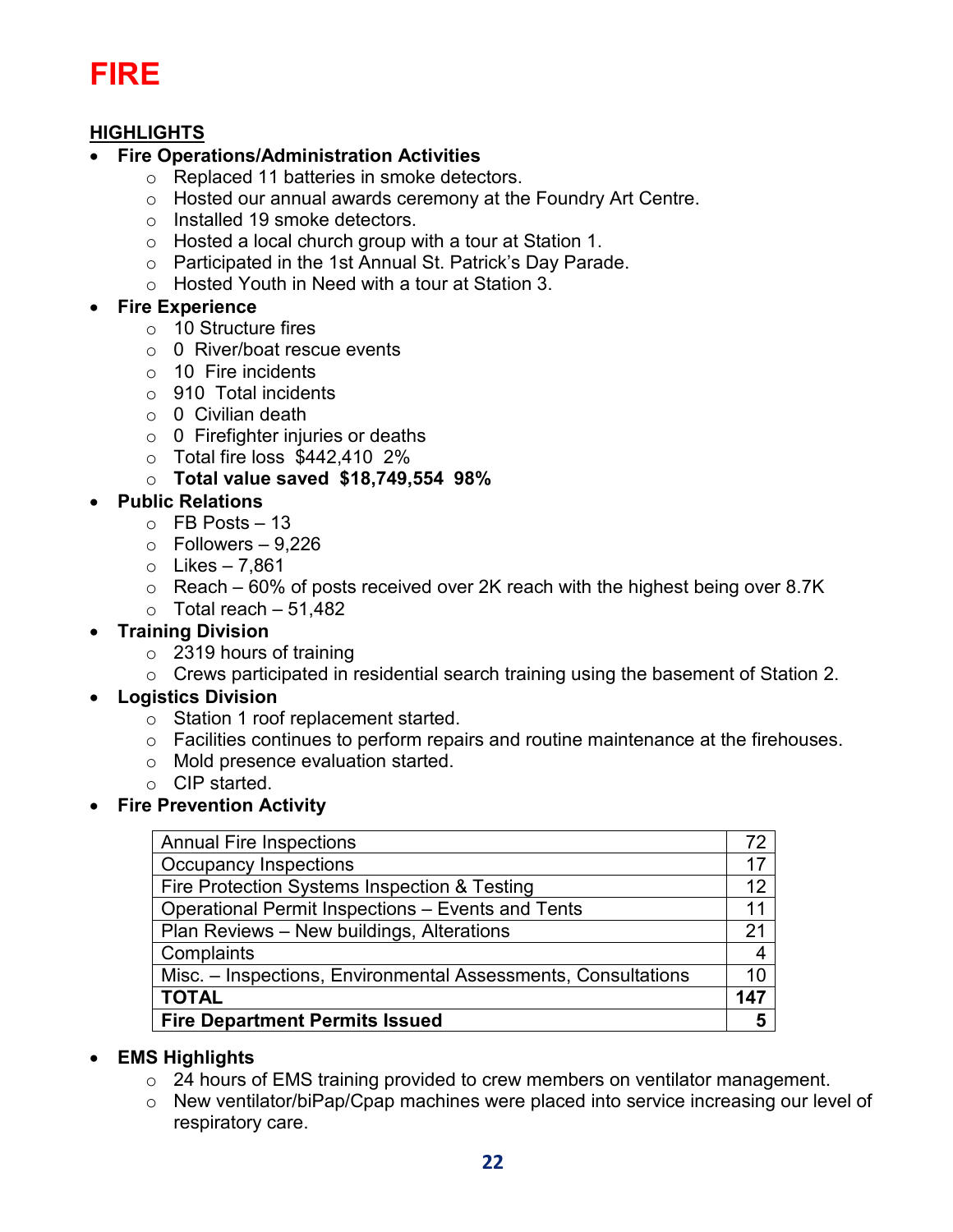# **FIRE**

### **HIGHLIGHTS**

### • **EMS Highlights - continued**

o 14 opiate overdoses with 4 taking referral to the new EPIC program for treatment.

### • **EMS Billing**

| <b>EMS BILLING</b><br>2022 | <b>Net Collections</b> | Date of Service Trips | <b>Date of Service</b><br><b>Trips 2021</b> |
|----------------------------|------------------------|-----------------------|---------------------------------------------|
| January                    | \$161,465.25           | 420                   | 417                                         |
| February                   | \$193,219.71           | 378                   | 378                                         |
| March                      | \$182,290.67           | 390                   | 413                                         |
| <b>TOTAL</b>               | \$536,975.63           | 1188                  | $5152*$                                     |

*\* Total Service Trips (January - December)*

 $\circ$  The billing team is operating within a 2 business day turnaround time – currently working on trips with DOS 4/6 imported on 4/8/2022.

|             |              | <b>EMS BILLING Net Collections 2022 Net Collections 2021</b> |
|-------------|--------------|--------------------------------------------------------------|
| 1st Quarter | \$536,975.63 | \$437,704.90                                                 |

### • **EMS Incidents**

| Rescue, EMS Incidents                      | 9   |
|--------------------------------------------|-----|
| Medical assist, assist EMS crew            | 5   |
| Emergency medical service incident         | 8   |
| Invalid assist                             | 62  |
| EMS calls excluding vehicle accidents      | 533 |
| Motor vehicle accidents with injuries      | 27  |
| Motor vehicle/pedestrian accident          |     |
| Motor vehicle accidents without injuries   |     |
| <b>Extrication, Rescue-Other</b>           |     |
| Removal of victim(s) from stalled elevator | 2   |
| Locked out/Rescue from confined space      |     |
| Rescue or EMS standby                      | 3   |
| <b>TOTAL EMS incidents for February</b>    |     |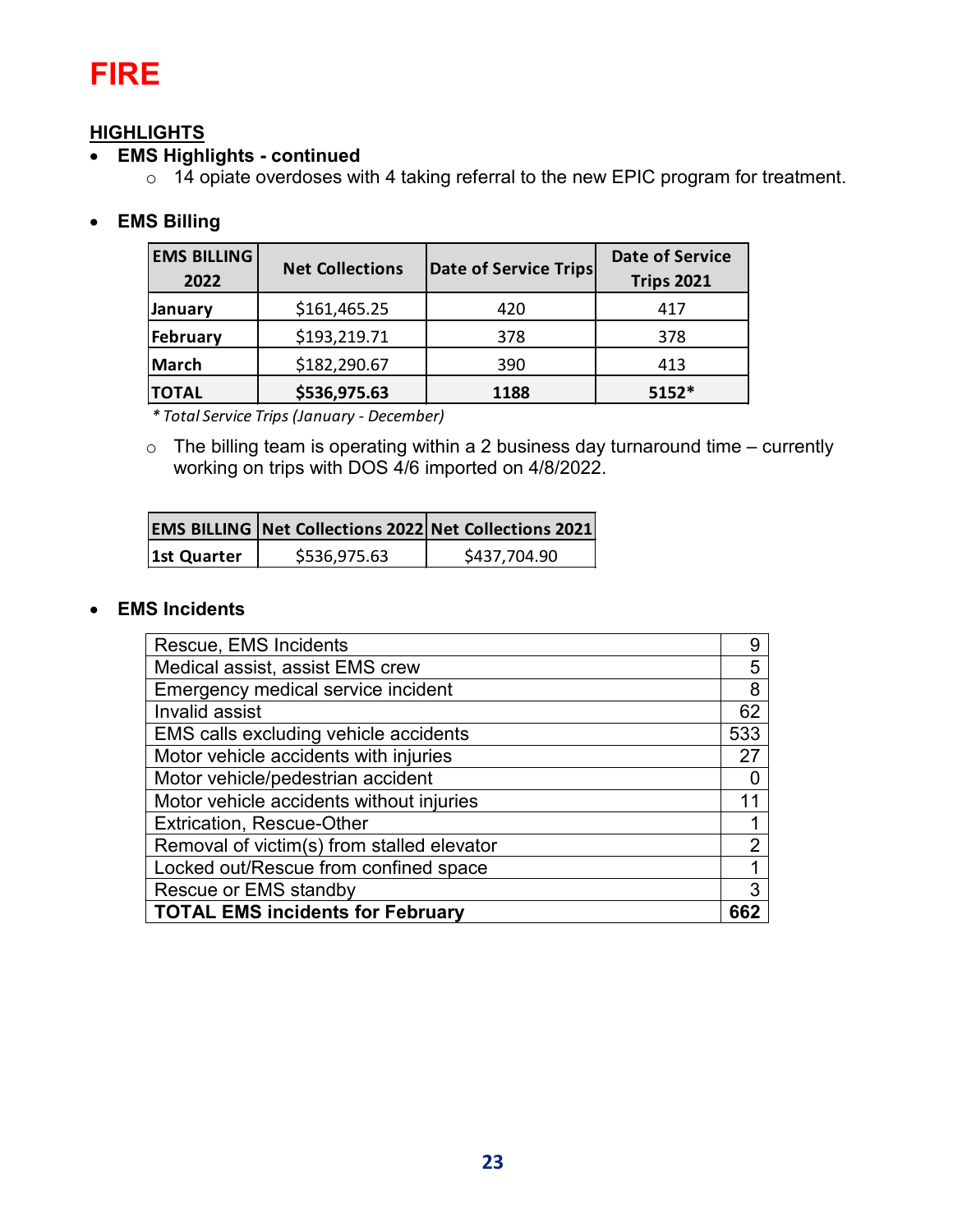# **HUMAN RESOURCES**

### **OPEN POSITIONS**

| <b>Position Title</b>                                                          | <b>Number of</b><br><b>Positions</b> | <b>City Department</b>                | <b>Date</b><br><b>Position</b><br><b>Vacated</b> | <b>Status of Recruitment</b><br><b>Important Notes</b>    |
|--------------------------------------------------------------------------------|--------------------------------------|---------------------------------------|--------------------------------------------------|-----------------------------------------------------------|
| <b>Full Time Positions</b>                                                     | Open                                 |                                       |                                                  |                                                           |
| Senior Management Assistant (formally known as Management Analyst)             |                                      | Administration                        | 1/26/2022                                        | <b>Filled Internally</b>                                  |
| <b>Grant Writer (New Position)</b>                                             | 1                                    | Administration                        |                                                  | Recruitment in Progress                                   |
| Lead Animal Control (CBA Change)                                               | $\mathbf{1}$                         | CD                                    |                                                  | <b>Filled Internally</b>                                  |
| Code Enforcement Officer                                                       |                                      | <b>CD</b>                             | 4/3/2022                                         | Offer Made                                                |
| <b>Preservation Planner</b>                                                    |                                      | CD                                    |                                                  | <b>Offer Made</b>                                         |
| <b>Engineering III</b>                                                         |                                      | Engineering                           |                                                  | Filled                                                    |
| Senior Construction Inspector                                                  | 1                                    | Engineering                           | 3/20/2022                                        | Recruitment in Progress<br>Filled Internally              |
| <b>Accounts Payable</b>                                                        |                                      | Finance                               | 3/1/2022                                         |                                                           |
| FireFighter/Paramedic                                                          |                                      | Fire                                  |                                                  | <b>Recruitment in Progress</b>                            |
| <b>Help Desk Specialist</b>                                                    | $\overline{2}$<br>$\mathbf{1}$       | I.T.                                  |                                                  | 1 Filled: Offer made                                      |
| Senior Systems Engineer<br>Paralegal/Executive Assitant II                     | 1                                    | I.T.<br>Legal                         | 1/10/2022                                        | <b>Recruitment in Progress</b><br>Recruitment in Progress |
| Executive Assistant to the Mayor                                               |                                      | Mayor/Admin                           |                                                  | <b>Recruitment in Progress</b>                            |
| <b>Cementary Supervisor</b>                                                    | 1                                    | Parks                                 |                                                  | <b>Recruitment in Progress</b>                            |
| Police Dispatch                                                                | $\overline{2}$                       | PD                                    | 10/5/2020                                        | 1 Filled: 1 Start Date Pending                            |
| Police Officer                                                                 | 4                                    | PD                                    |                                                  | <b>Offers Made</b>                                        |
| Police Service Supervisor - Communications                                     | $\overline{2}$                       | PD                                    | 7/2/2021                                         | <b>Recruitment in Progress</b>                            |
| Lead Equipment Operator - Street (CBA Change)                                  | $\overline{\mathbf{c}}$              | PW                                    |                                                  | <b>Filled Internally</b>                                  |
| Lead Equipment Operator - Sewer (CBA Change)                                   | 3                                    | PW                                    |                                                  | <b>Filled Internally</b>                                  |
| <b>Assistant Public Works Director</b>                                         | 1                                    | PW                                    |                                                  | <b>Recruitment in Progress</b>                            |
| Sewer Maintenance Supervisor                                                   |                                      | PW                                    |                                                  | Interviews Scheduled                                      |
| Sewer Maintenance Equipment Operator                                           | 1                                    | PW                                    | 4/24/2021                                        | <b>Recruitment in Progress</b>                            |
| Water Operator - Mechanic                                                      | 1                                    | PW                                    | 8/26/2020                                        | <b>Interviews Scheduled</b>                               |
| Lead Waterworks Operator (CBA Change)<br>Lead Distribution Worker (CBA Change) | 1                                    | PW<br>PW                              |                                                  | Filled<br>Filled                                          |
| Traffic Signal and Lighting Technician (CBA Change)                            | $\mathbf{1}$                         | PW                                    |                                                  | Filled                                                    |
| Electrician                                                                    |                                      | PW                                    | 4/1/2022                                         | Recruitment in Progress                                   |
| Utilities Engineer III - Water and Wastewater Operator                         | 1                                    | PW                                    |                                                  | <b>Recruitment in Progress</b>                            |
| Equipment Operator - Streets                                                   | $\overline{2}$                       | PW                                    | 1/18/2022                                        | <b>Recruitment in Progress</b>                            |
| Building Maintenance Mechanic - Facilities Maintenance                         | $\overline{2}$                       | PW                                    |                                                  | <b>Recruitment in Progress</b>                            |
| <b>Water Service Specialist</b>                                                | 1                                    | PW                                    | 1/8/2022                                         | <b>Recruitment in Progress</b>                            |
| Communications Specialist (New Position)                                       |                                      | Events/Comm.                          |                                                  | <b>Recruitment in Progress</b>                            |
| <b>POSITIONS UNDER REVIEW</b>                                                  |                                      |                                       |                                                  |                                                           |
| Admin Assoc V                                                                  |                                      | <b>CVB</b>                            |                                                  | On Hold                                                   |
| Admin Associate V - Economic Development                                       | 1                                    | ED                                    | 1/31/2020                                        | On Hold                                                   |
| <b>Development Specialist</b>                                                  |                                      | ED                                    | 12/13/2020                                       | On Hold                                                   |
| Admin Associate V - Engineering                                                |                                      | Engineering                           | 5/29/2020                                        | On Hold                                                   |
| <b>Financial Analyst</b>                                                       |                                      | Finance                               | 9/30/2020                                        | On Hold                                                   |
| <b>Emergency Operations position</b>                                           |                                      | Fire                                  |                                                  | On Hold                                                   |
| Governmental Relations Coordinator                                             |                                      | Mayor/Admin                           | Position                                         | On Hold                                                   |
| Police Services Officer II                                                     |                                      | PD                                    | 6/12/2020                                        | On Hold                                                   |
| <b>Part Time Positions</b>                                                     |                                      |                                       |                                                  |                                                           |
| <b>PT Reception Desk Coordinator</b>                                           |                                      | <b>CVB</b>                            |                                                  | Filled                                                    |
| <b>PT Support Staff</b><br>Police Services Officer - PT                        | $\overline{2}$                       | <b>CVB/Foundrv</b>                    |                                                  | Offers Made<br>On Hold                                    |
| Parking Enforcement Officer - PT                                               | 1                                    | PD<br>PD                              | 5/23/2016                                        | On Hold                                                   |
| Clean Team - PT                                                                | $\mathcal I$                         | PW                                    |                                                  | Filled                                                    |
| Street Maintenance Worker - PT                                                 | $\mathbf{1}$                         | PW                                    | 5/17/2019                                        | <b>Recruitment in Progress</b>                            |
| PT Building Maintenance Workers - Facilities                                   | $\mathbf{1}$                         | PW                                    |                                                  | 11/15/2020 Recruitment in Progress                        |
| <b>SCAT Driver - PT</b>                                                        | 8                                    | PW                                    | 1/22/2019                                        | Recruitment in Progress                                   |
| <b>Seasonal Positions</b>                                                      |                                      |                                       |                                                  |                                                           |
| Parks Cashiers                                                                 | 10                                   | Parks                                 | 9/1/2018                                         | Open until season                                         |
| <b>Parks Concessions Workers</b>                                               | 100                                  | Parks                                 | 9/1/2019                                         | Open until season                                         |
| Parks Day Camp Counselors                                                      | 100                                  | Parks                                 | 9/1/2019                                         | Open until season                                         |
| Parks Lifeguards                                                               | 100                                  | Parks                                 | 9/1/2019                                         | Open until season                                         |
| Youth Sports Instructors                                                       | 20                                   | Parks                                 | 9/1/2019                                         | Open until season                                         |
| Seasonal Park Rangers                                                          |                                      | Parks<br>$\overline{\mathsf{P}}$ arks | 1/3/2020                                         | Open until season                                         |
| <b>Lead Concession Attendants</b><br><b>Bartender - Parks</b>                  |                                      | Parks                                 | 1/3/2020<br>1/3/2020                             | Open until season<br>Open until season                    |
| Seasonal Maint. /Construction Workers                                          |                                      | Parks                                 | 1/3/2020                                         | Open until season                                         |
|                                                                                |                                      |                                       |                                                  |                                                           |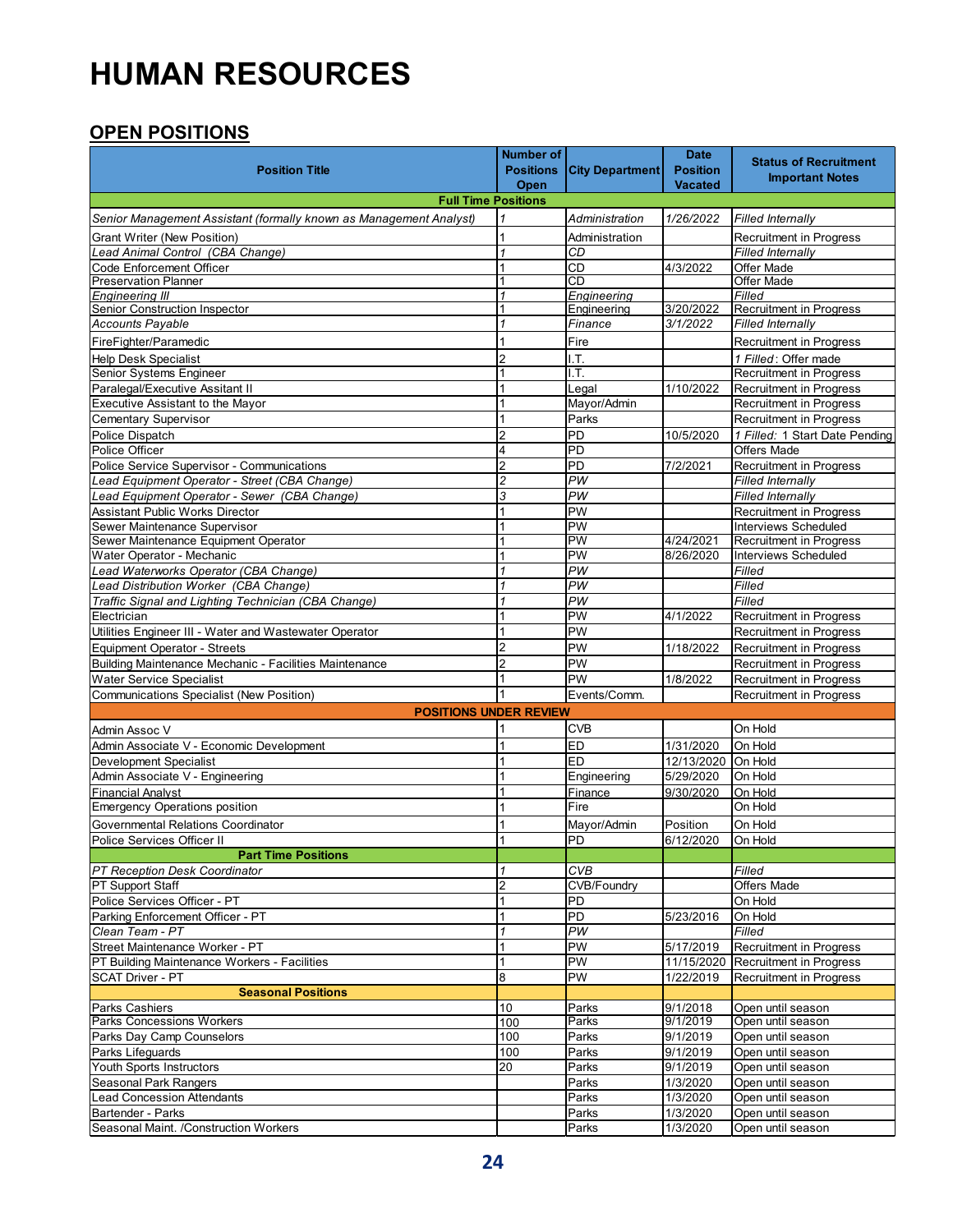# **HUMAN RESOURCES**

### **NEW HIRES**

| <b>NEW HIRES - March 2022</b> |                               |                                        |                   |                                                                                                                                                                                                                                                                                                                                              |  |  |  |  |
|-------------------------------|-------------------------------|----------------------------------------|-------------------|----------------------------------------------------------------------------------------------------------------------------------------------------------------------------------------------------------------------------------------------------------------------------------------------------------------------------------------------|--|--|--|--|
| <b>Name of New Employee</b>   | <b>Department/Division</b>    | <b>Position</b>                        | <b>Start Date</b> | <b>Miscellaneous Information</b>                                                                                                                                                                                                                                                                                                             |  |  |  |  |
| Alexis Wayland                | Police                        | Communications Specialist - Dispatcher | 3/20/2022         | Alexis joins the City of St. Charles Police Department as a<br>Communications Specialist - Dispatcher. She brings with her<br>the Customer Service skills that will help her department<br>work effectively. Alexis is excited to start her new journey<br>with us.                                                                          |  |  |  |  |
| Matt Bushong                  | <b>Information Technology</b> | Desktop Specialist                     | 3/21/2022         | Matt joins the City of St. Charles Information Technology<br>Department as a Desktop Specialist. He brings with him<br>more than (5) five years of experience in<br>Telecommunications and Information Technology. He also<br>brings with him the skills to troubleshoot and problem<br>solve. Matt is estatic to start his journey with us. |  |  |  |  |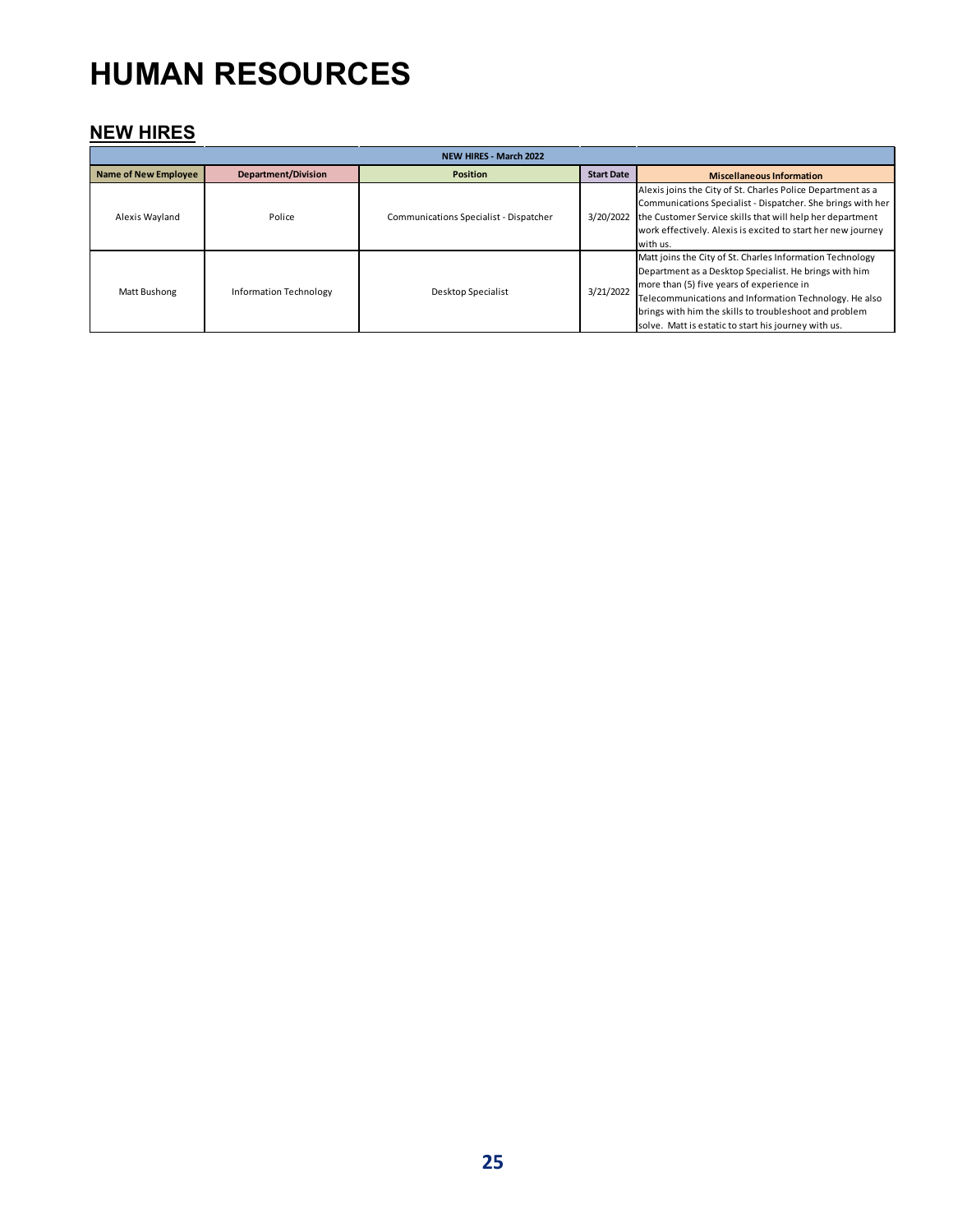# **INNOVATION & TECHNOLOGY**

### **HIGHLIGHTS (Q1 2022 – January through March)**

- Audited and right-sized the City's complement of Microsoft licenses.
- Completed a thorough, accurate inventory of all City computers, laptops, and tablets.
- Instituted a number of efficiencies to streamline IT processes and workflows, including a workflow for more efficient management of IT Purchase Requests.
- Established an auditing and tracking system for the large number of IT maintenance renewals.
- Restructured Tier 1/2 IT Support role and on-boarded Matt Bushong as newest IT member.
- Dramatically reduced the backlog of aged IT work orders and established baselines for ticket resolution, documentation, and follow-up.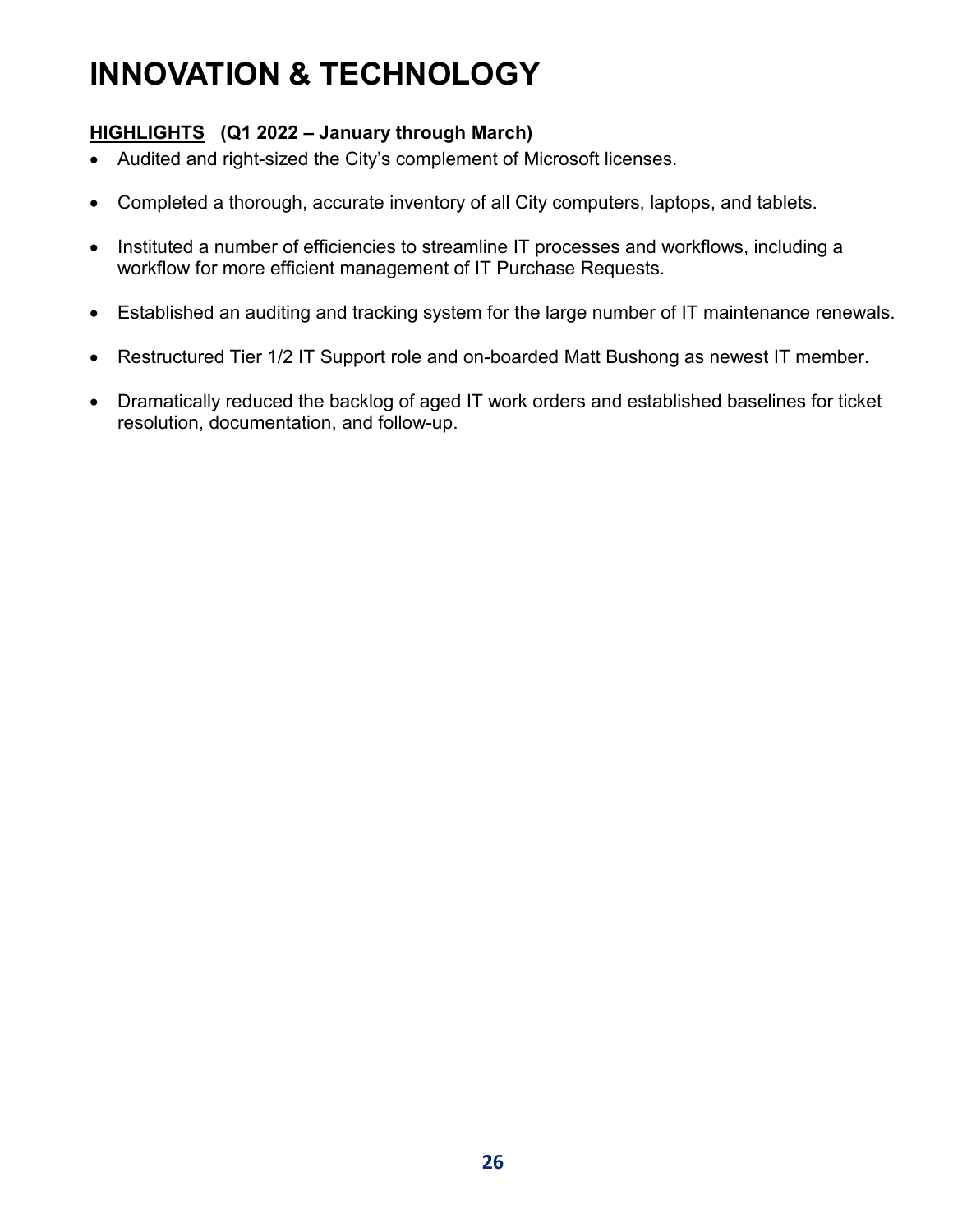# **MUNICIPAL COURTS**

### **HIGHLIGHTS**

- For the first three months of 2022, the court has continued to work on previous projects to streamline the processes. We are still working with the PSOs to process the fingerprint request during our in-person court dates. The process is slow and makes our court dates longer. The PSOs have done a fantastic job of getting all the fingerprints done. This unfortunate job falls on the court to get the fingerprints done when the charge is a finger printable offense.
- Tom has worked on our warrant process in Show-Me. We now have a better understanding of how we need to handle the warrants within the Show-Me system. Getting to this stage has not been easy, but we believe this process will be the best way to produce warrants when necessary. Thank you, Tom, for being persistent in finding a better way.
- We have changed our third-party debit/credit card company to nCourt. This change has been a positive move for us. We have the control with nCourt to apply the payment to either the Tyler or Show-Me system. By having this control, we do not have the issues with The Payment Group (previous system) on payments being placed into the wrong receipt system.
- Another project we have been working on is providing a kiosk stand located in the lobby. The kiosk will provide the defendants the ability to make their payments with a credit/debit card when our office is closed. Even on a busy court date, this will help by allowing the defendants to make a payment without waiting for a court associate.
- Processes within Show-Me remain to be a challenge. Miranda is our primary go-to person on these matters. She has been extremely helpful in getting these problems resolved.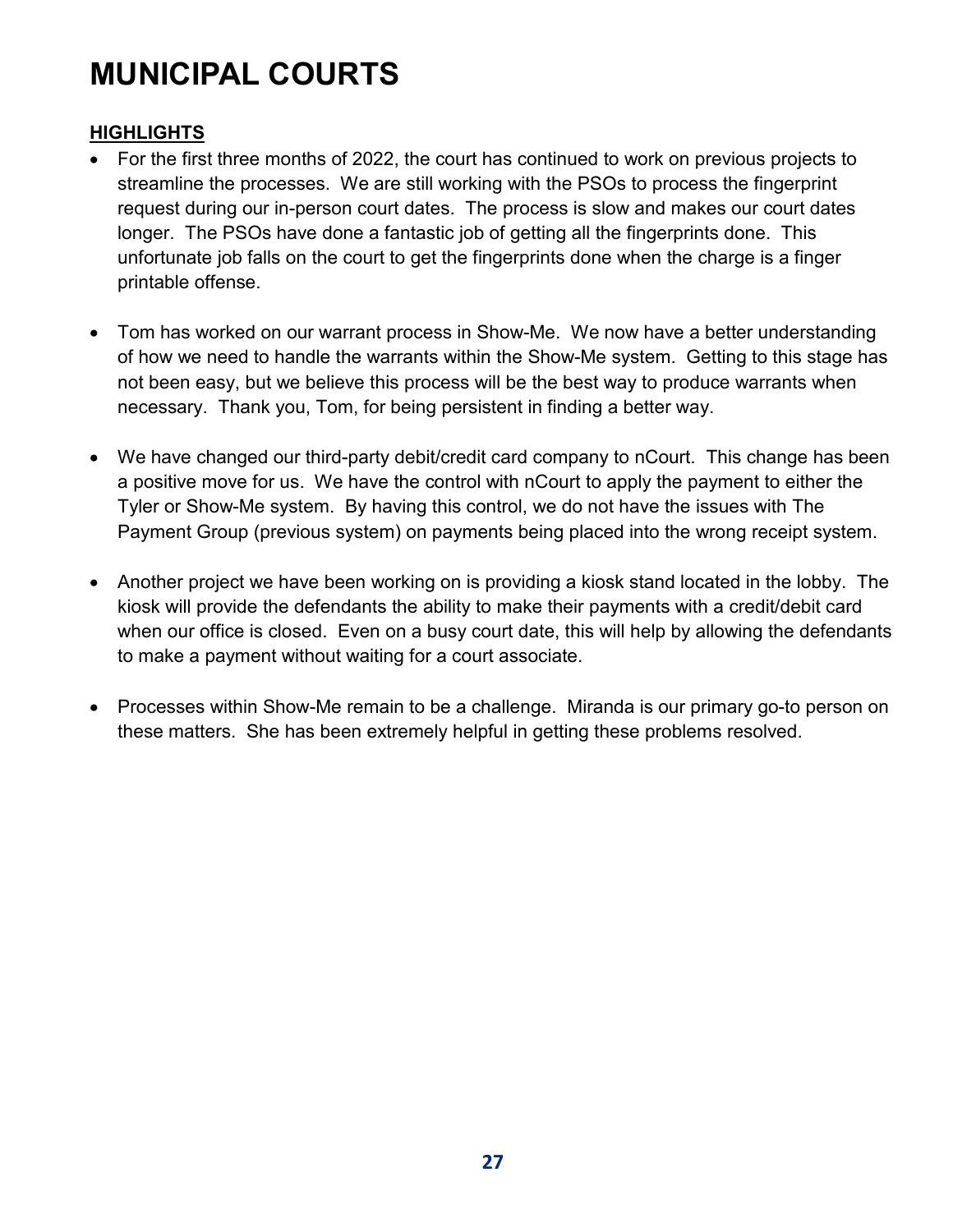# **PARKS & RECREATION**

### **HIGHLIGHTS (Q1 2022 – January through March)**

### • **Infrastructure**

- $\circ$  Decommissioned and removed waterslide and drop pool at McNair Park
- o Renovated kitchen, lights, fans, and paint in Gould Building at Wapelhorst Park
- $\circ$  Installed new roofs on Daycamp Storage building, Warehouse building, and Shelter #1 in Blanchette Park
- $\circ$  Repair lighting issues at Webster Park with timer instead of photocell
- $\circ$  Installed additional cricket pad space at St. Charles Soccer Complex
- o Installed new HVAC system in server room at Admin building
- o Renovated family room at Frontier Park restrooms
- $\circ$  Installed new privacy screens at Blanchette field #2
- o Paint interiors and repair ceiling in Fox Hill Park restrooms
- o Installed new HVAC system at Wapelhorst Shop
- o HVAC motor replacement at Memorial Hall in Blanchette Park
- o Replaced missing/deteriorating deck boards for bridges in Eco Trails
- o De-winterized all restrooms and concession stands
- o Installed solar power light at Graystone Park gazebo
- o Repaired and re-installed long tube slide exit at playground in Blanchette Park
- $\circ$  Repair door sweeps and window shades to help with temp control in Katy Depot
- $\circ$  Repair and repaint dugouts at Blanchette field #2
- o Serviced all motorcycles and pool pressure washers
- **Grounds**
	- o Re-opened DuSable Dog Park
	- o Hazard tree pruning and removal completed across several parks with support from MDC TRIM grant
	- o Brush cut natural wildflower areas at Schaefer and Wapelhorst Parks
	- o Repair waterline break for Gould Building in Wapelhorst Park
	- o Repair and repaint 25 picnic tables
	- o Repainted over 100 trash cans
	- o Rolled out all athletic fields
	- o Removed homeless encampment at Eco Park trails in DuSable Park and from Fountain Lakes Park
	- o Snow removal (1/14-1/17, 2/1- 2/3, 2/17-2/18, 2/23-2/25 )
	- o Cut and remove brush along trails at Boschert Greenway and in Webster Park
	- o Remove trash under 370 bridge
- **Equipment**
	- o Inspected and updated all fire extinguishers, smoke detectors, and hood suppression systems (100+)
- **Planning**
	- o Formed 3 Gap Teams, comprised of staff from all Divisions, to focus on accomplishing 3 specific goals. Included goals are Creating an Emergency Action Plan, develop a strategy for applying for grants, and to increase Partnerships and Volunteers for the Department.
- **Training**
	- o 2 Maintenance staff attended MPRA Park Resources Green Day training
	- o 5 Maintenance staff attended Certified Playground Safety Instructor Training
	- o 5 Maintenance staff attended and won the MPRA Region 4 Maintenance Rodeo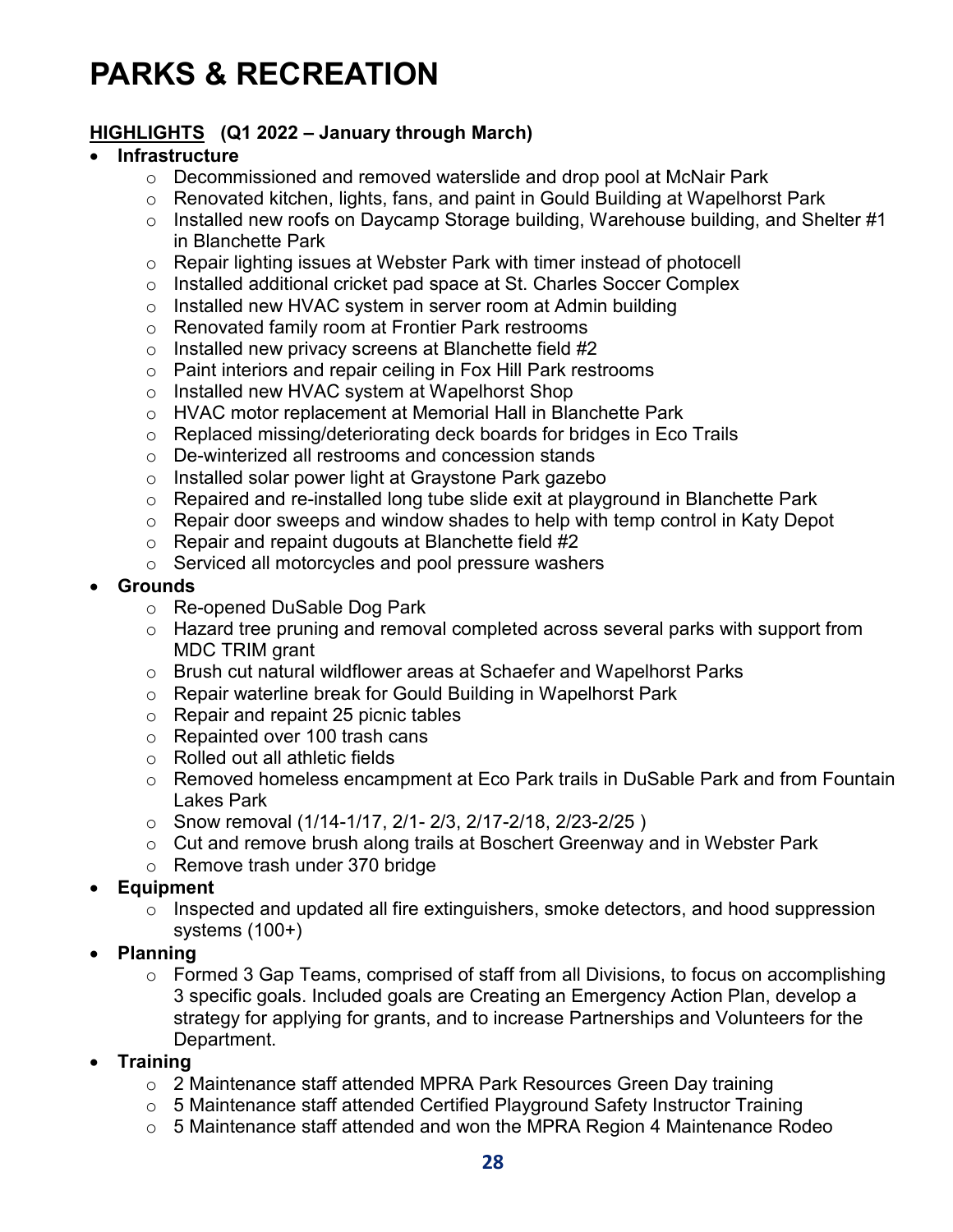# **PARKS & RECREATION**

### **HIGHLIGHTS (Q1 2022 – January through March)**

### • **Training (continued)**

- o 2 Maintenance staff attended Advanced Turf seminar
- o 9 Maintenance staff attended Missouri One-Call training for utility locates
- o Director, Assistant Director, Chief Ranger and Enterprise Superintendent attended the Missouri Parks and Recreation Annual Conference.

### • **Staffing**

- o Hired 3 new seasonal maintenance staff
- o Hired full time Administrative Associate
- o Began advertising and recruiting for Summer seasonal employees for Aquatics, Concessions, Maintenance, and Recreation
- o Held Summer Job Fair
- **Cemetery**
	- o Reworked, re-seeded, and fertilized all fresh grave sites
	- o Met with Lindenwood and City GIS to confirm continued surveying of additional blocks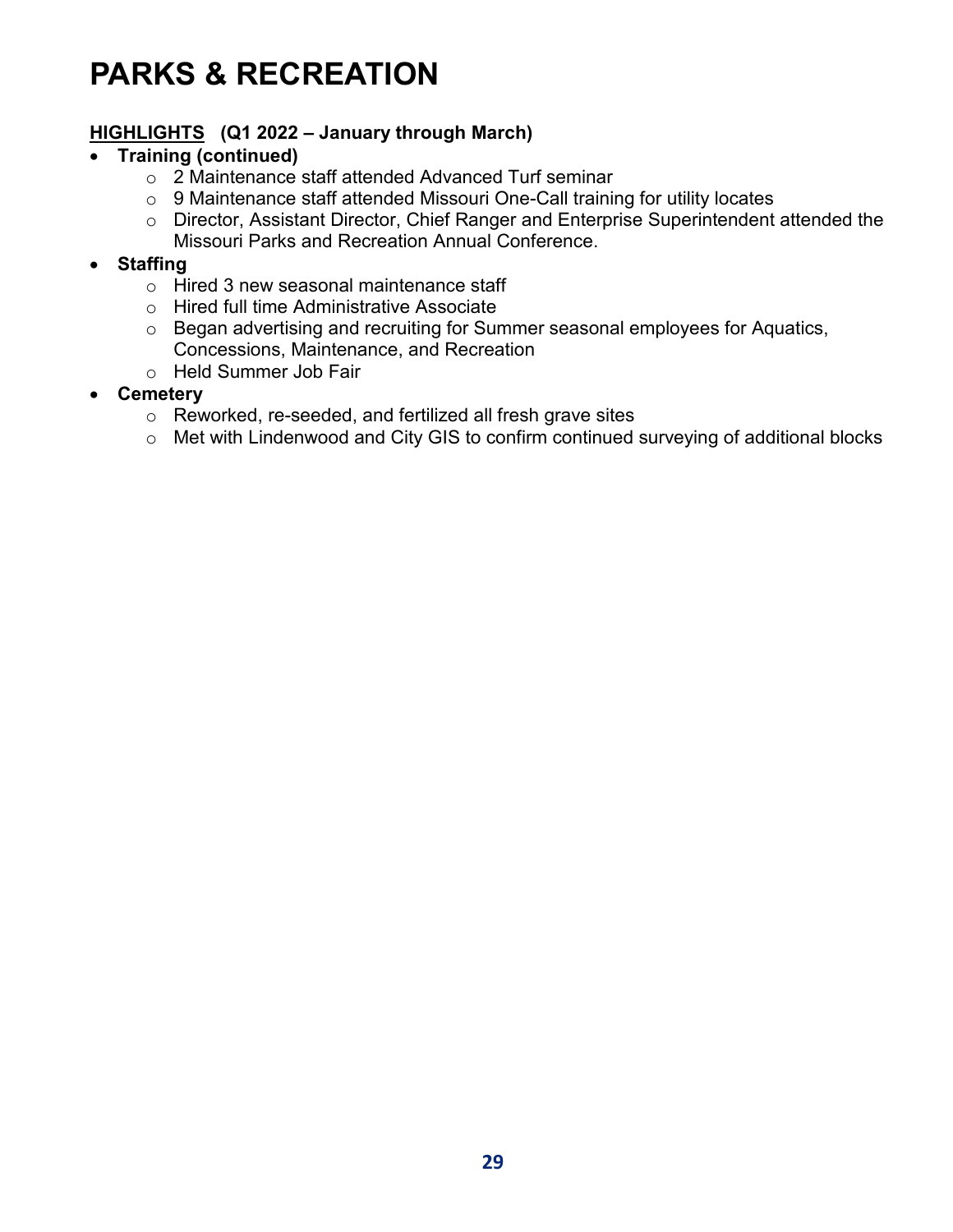# **PARKS & RECREATION**

### **REPORT BY THE NUMBERS (Q1 2022 – January through March)**

| Administration                    | January | February | March  | <b>1st Quarter</b> | <b>Year Total</b> |
|-----------------------------------|---------|----------|--------|--------------------|-------------------|
| <b>Incoming Phone Calls</b>       | 865     | 717      | 1.702  | 3.284              | 3.284             |
| <b>Marketing Mailings</b>         |         |          |        |                    |                   |
| Water Bill Flyers                 | 9,700   | 6,550    | 5,800  | 22.050             | 22,050            |
| <b>EPlay Newsletter</b>           | 8.328   | 8.315    | 8.309  | 24,952             | 24,952            |
| <b>PLAY Brochure Mailings</b>     |         |          | 31.680 | 31.680             | 31.680            |
| <b>Facebook Followers</b>         |         |          | 10,702 | 10,702             |                   |
| <b>Website Visits</b>             | 11,980  | 11,978   | 21.068 | 45.026             | 45,026            |
| <b>Shelter Reservations</b>       |         |          |        |                    |                   |
| <b>Community Building Rentals</b> | 16      | 10       | 11     | 37                 | 37                |
| Gazebo/Garden Rentals             |         |          |        |                    |                   |
| Day Camp Scholarships             |         |          |        | 4                  |                   |
| <b>Aquatic Pass Scholarships</b>  | ٥       |          |        |                    |                   |
| Program Scholarships              |         |          |        | n                  |                   |

| <b>Enterprise</b>               | January                  | February       | March | <b>1st Quarter</b> | Year Total |
|---------------------------------|--------------------------|----------------|-------|--------------------|------------|
| <b>Aquatic Passes</b>           |                          | 104            | 262   | 368                | 368        |
| <b>Aquatic Facility Rentals</b> |                          |                |       | 11                 |            |
| Aquatic Attendance              |                          |                |       |                    |            |
| <b>Aquatic Programs</b>         |                          |                | 409   | 411                | 411        |
| <b>Recreation Programs</b>      | 166                      | 150            | 462   | 778                | 778        |
| Day Camp                        |                          |                | 2.987 | 2.987              | 2,987      |
| <b>Tournaments</b>              | $\overline{\phantom{a}}$ | $\blacksquare$ |       |                    |            |
| League Registration             | 37                       | 49             | 56    | 142                | 142        |
| <b>Trip Registration</b>        | 161                      | 45             | 36    | 242                | 242        |
| # of Seasonal Employees         | 18                       | 33             | 49    | 100                | 100        |

| Maintenance                | January | February | March | 1st Quarter Year Total |     |
|----------------------------|---------|----------|-------|------------------------|-----|
| Work Orders Processed      |         | 10       | 13    | 28                     | 28  |
| Hazardous Tree Removal     |         |          |       | 18                     | 18  |
| <b>Trees Pruned</b>        | 634     | 102      | 77    | 813                    | 813 |
| Memorial Benches Installed |         |          |       |                        |     |
| Memorial Trees Planted     |         |          |       |                        |     |
| Plants installed           |         |          |       |                        |     |
| Fenceposts Signs Installed |         |          |       |                        |     |
| Pavers Sold & Engraved     |         |          | 87    | 87                     | 87  |
| <b>Volunteer Hours</b>     |         | 40.5     | 61    | 117                    |     |
| # of Volunteers            |         |          |       | 11                     |     |
| # of Seasonal Employees    |         | 14       | 19    | 17                     |     |

| Rangers                      | January | February | March | <b>1st Quarter</b> | Year Total |
|------------------------------|---------|----------|-------|--------------------|------------|
| <b>Total Ranger Activity</b> | 1.907   | 1.839    | 2.151 | 5.897              | 5.897      |
| Foot Patrol                  | 410     | 350      | 454   | 1.214              | 1.214      |
| Area Checks                  | 1.402   | 1.398    | 1.456 | 4.256              | 4,256      |
| <b>Police Reports</b>        |         |          |       | 22                 | 22         |
| Written Warnings             |         |          |       | 30                 | 30         |
| <b>Tickets Issued</b>        |         |          |       | 26                 | 26         |
| Arrests                      |         |          |       |                    |            |
|                              |         |          |       |                    |            |

| <b>Oak Grove Cemetery</b> | Januarv | February | March | <b>1st Ouarter</b> | Year Total |
|---------------------------|---------|----------|-------|--------------------|------------|
| <b>Burials to Date</b>    |         |          |       |                    |            |
| Graves Sold               |         |          |       |                    |            |
| Deeds Processed           |         |          |       |                    |            |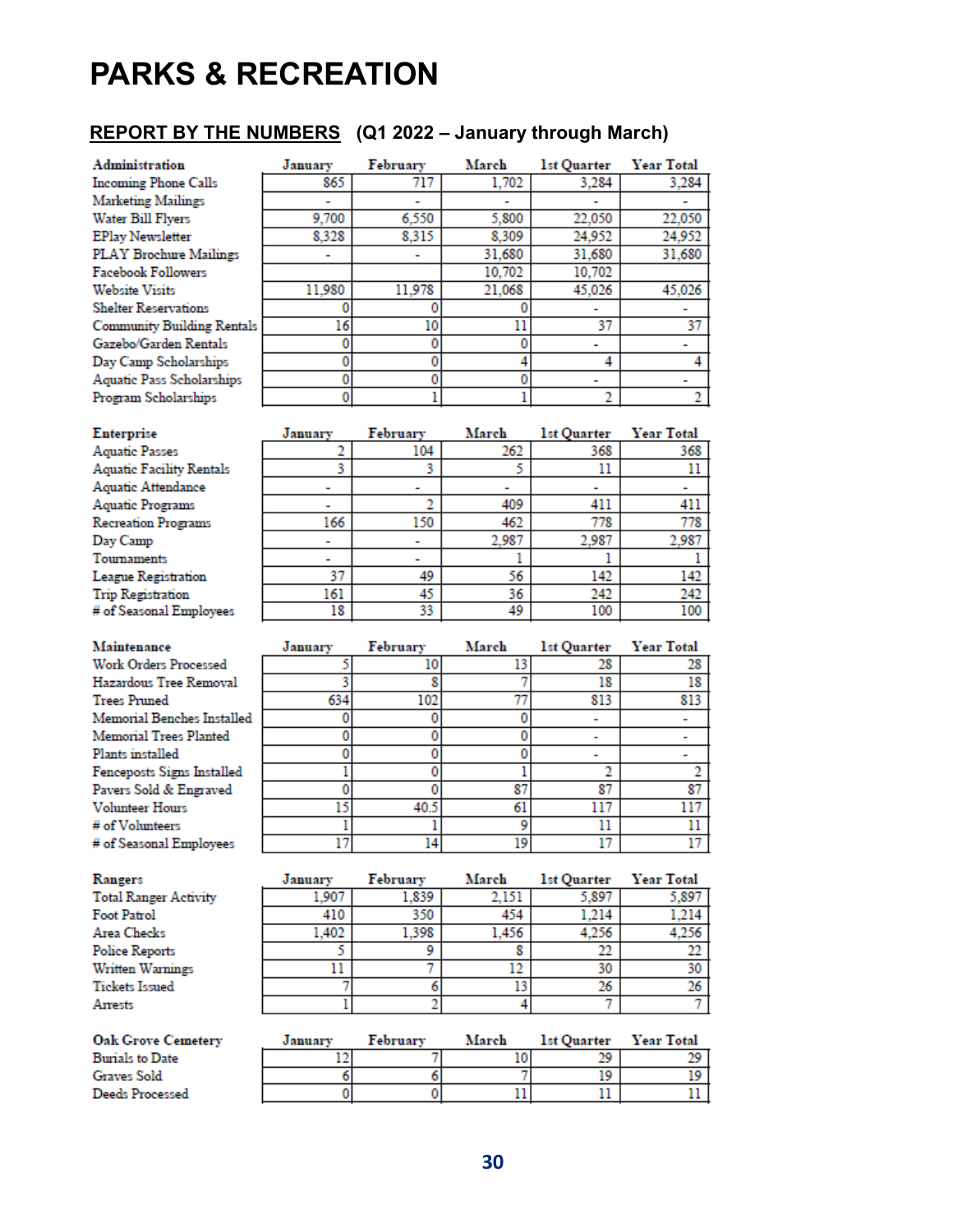# **POLICE**

### **HIGHLIGHTS**

### • **Community/Department Activities**

- o **March 3**: Sgt. Piasecki formally retired from the St. Charles Police Department.
- o **March 10/11**: The police department and HR conducted interviews for police officers.
- o **March 14/15**: All sergeants and lieutenants attended a leadership training program at the Ameristar Casino.
- o **March 20**: The police department was advised that Walmart has awarded the department \$5,000 for a community grant. The money will be utilized to fund a new program at the Police Department called, "Lights-On." Lights-On in a non-profit organization, which will provide vouchers for equipment violations to be handed out by officers (in lieu of tickets). These vouchers can be redeemed at several locations within the City for free bulb replacements. The Police Department will provide \$2,200 per year with Lights-On matching the funding. Lights On will be responsible for all billing and voucher reimbursements for the program. The program promotes public safety, by ensuring vehicles have working headlights, signal lights, and taillights, while at the same time promoting good public relations and community trust. We are hopeful the program will go into effect in May.
- o **March 20**: Citizen sent a message on our Facebook page thanking Officer Will for his outstanding service for taking care of her and her family when their car was hit by a snow plow. She stated he went above and beyond to track the company down and they are getting their car fixed by the company.
- o **March 23**: The Major Case Squad conducted supervisor training in Florissant. Currently, the St. Charles Police Department has four officers serving in leadership roles for the Major Case Squad. Captain Grove and Captain Floyd are both deputy commanders. Detective Sergeant Jackson and Detective Welby are report writers. **March 31**: Phyllis Schroer retired from the police department after serving 43 years with the department.

### • **Notable Incidents**

- o **March 2**: A suspect, possibly suffering from a schizophrenic episode, was walking in lanes of westbound I-70 and throwing large chunks of concrete off of the bridge. Officers took him into custody and transported him to SSM St. Charles.
- o **March 5**: A suspect had won \$10,000.00 from the casino several days earlier and believed he was being followed by masked subjects. He heard subjects at his door, at the Best Western hotel, so he fired a warning shot into the ceiling. Occupants of the next room come out, into the hallway, and when the suspect opened the door and saw the subjects in the hallway, he retreated back into his room and fired two more shots. One round going through the doorway and landing in the middle of the hallway and the other was into the floor. Suspect then fled his room and was stopped by officers in front of the hotel. Two handguns and a large amount of money were located inside the room. ID officer processed the scene and in custody warrant application sent to Prosecutor's office.
- o **March 9**: A disturbance between 40-50 family members on the parking lot of Chuck E. Cheese. Several subjects were armed with guns. All of D-Platoon responded as subjects were leaving in their vehicles. Several vehicles were stopped on the parking lot. One suspect was arrested for warrants and was in possession of a pistol.

*Continued on next page*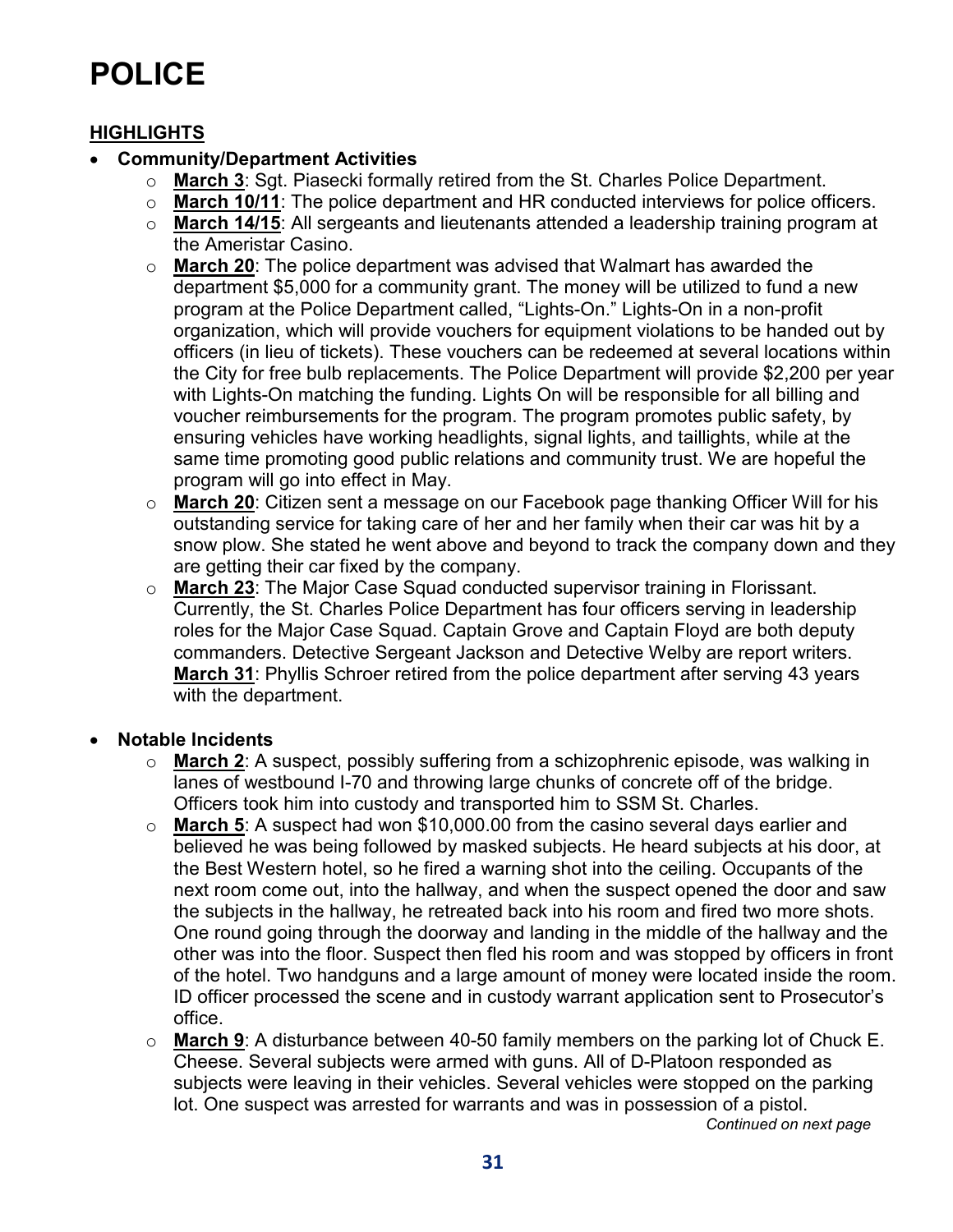# **POLICE**

### **HIGHLIGHTS**

### • **Notable Incidents - continued**

No victims/witnesses remained on scene or would cooperate after the disturbance dispersed. No disturbance occurred inside the business.

- o **March 11**: Detectives and SEU officers arrested Dominique Hudson for burglary. Hudson was responsible for over 20 burglaries and felony stealing incident within the City of St. Charles. Hudson is currently on parole out of Illinois for burglary. Criminal charges were filed and Hudson was held at the St. Charles County Jail.
- o **March 12**: Victim was awakened by breaking glass and discovered a bullet hole in her window. A bullet was located on the floor of residence on Beale Street.
- o **March 13**: Officers dispatched to an assault, not in progress, at St. Joseph's hospital for victim that had been stabbed and struck by a vehicle. The address of the occurrence was determined to by in Earth City, St. Louis County venue. Victim drove herself to the ER in the vehicle used in the assault. Officers secured the vehicle and St. Louis County police arrived and took over the investigation.
- o **March 14**: Suspect drove his vehicle into the front doors of Ameristar Casino causing significant property damage. Suspect was arrested for DWI and felony possession of marijuana. There were no injuries sustained during the incident.
- o **March 19**: Victim reported the suspect rang her doorbell and forced his way inside after she opened the door. The victim grabbed an item and struck the suspect in the head causing the suspect to retreat out of the apartment. The victim reported the same male had followed her from the parking lot to her apartment the night prior. On this incident, the suspect forced his way inside the apartment only to retreat when she said she was going to let her dog out. Detective Bureau notified.
- o **March 22**: An intoxicated suspect caused a disturbance at Big A's. Suspect walked out and began shooting a pistol, got into his truck and began shooting again. Suspect continued shooting on Main Street as he traveled south and struck five businesses, including the St. Charles County government building. Officers initiated a pursuit and the suspect stopped at Decatur/Benton where he pointed his firearm at officers. Suspect drove away and a pursuit continued to I-64 eastbound. Multiple officers and agencies were involved. Highway Patrol successfully spiked the suspect's front truck tires and was taken into custody. The suspect was also the suspect of a shooting in Wentzville earlier that day. No injuries to citizens, officers or the suspect.
- o **March 23**: Detective Chris Welby was activated by the Major Case Squad for a murder in Franklin County. Detective Welby was recently promoted by the MCS and served as a report writer for this investigation.
- o **March 25**: Fatal overdose.
- o **March 29**: Detective Don Stepp was activated by the Major Case Squad for a murder in Overland, MO.
- o **March 29**: A driver of a tractor trailer was parked waiting to make a delivery at Immanuel Lutheran Church after school let out. Driver reported hearing a noise under the car of the truck and observed flames. Driver exited the car and got to safety prior to the truck engulfing into flames. No visible damage to businesses. **March 29**: Victim was draining a diesel fuel tank into a 55 gallon drum using a handheld electrical pump. The fuel ignited and the victim was set ablaze. Large fire and EMS presence at the scene. Victim was transported to Mercy Hospital burn unit for

*Continued on next page*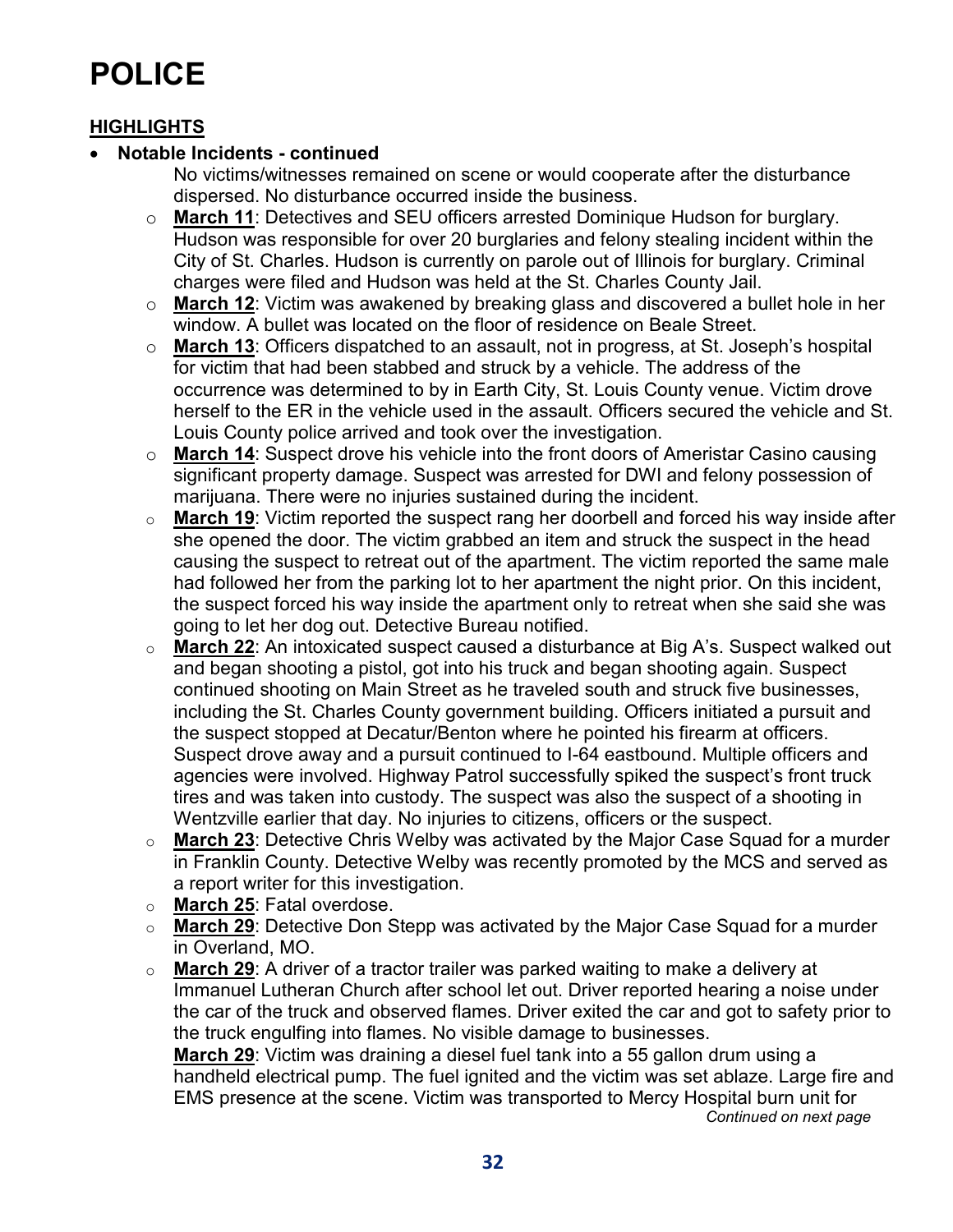# **POLICE**

### **HIGHLIGHTS**

### • **Notable Incidents - continued**

treatment in critical condition with burns all over his body. No visible damage to the business.

- o **March 31**: St. Charles County PD requested SCPD check the area of Elm Point Road for a suspect who they were tracking. The suspect had a felony warrant, was known to be armed and a suspect in numerous thefts in the region. Officers located the suspect's vehicle parked on the storage lot where the suspect was hiding as it was fogging up. A search warrant for the vehicle was obtained and SWAT was activated. During the SWAT operation, the suspect rammed the Bearcat with is vehicle before attempting to flee on foot. Suspect was taken into custody and sustained minor injuries.
- o There were eight (8) overdoses where officer administered NARCAN and the victim survived.

| <b>Calls for Service</b> | 2018  | 2019  | 2020  | 2021  | 2022  |
|--------------------------|-------|-------|-------|-------|-------|
| <b>Phone</b>             | 3,052 | 3,001 | 3,203 | 2,868 | 2,992 |
| <b>Self</b>              | 4,474 | 4,640 | 3,733 | 4,501 | 5,400 |
| <b>Total</b>             | 7,526 | 7,641 | 6,936 | 7,369 | 8,392 |
|                          |       |       |       |       |       |
| <b>Incidents</b>         | 1,001 | 1,013 | 682   | 818   | 978   |
|                          |       |       |       |       |       |
| <b>Traffic Accidents</b> | 203   | 160   | 127   | 142   | 146   |
|                          |       |       |       |       |       |
| <b>Arrests</b>           | 318   | 401   | 161   | 306   | 338   |

#### • **Operational Numbers for March 2022**